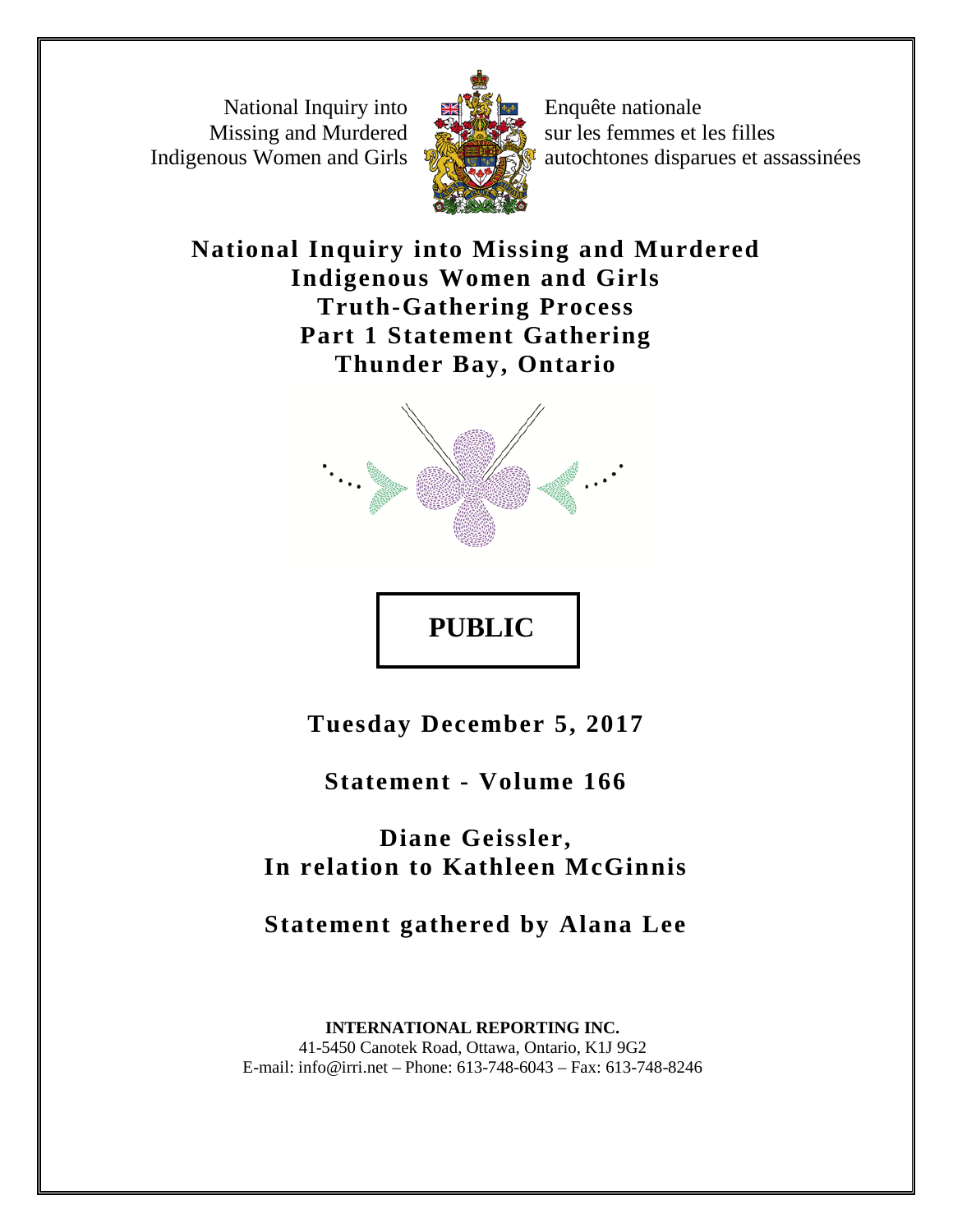**TABLE OF CONTENTS**

| Statement Volume 166<br>December 5, 2017<br>Witness: Diane Geissler<br>Statement gatherer: Alana Lee | Page |
|------------------------------------------------------------------------------------------------------|------|
| Testimony of Diane Geissler 1                                                                        |      |
| Reporter's certification 41                                                                          |      |

**Documents submitted with testimony: none.**

**II**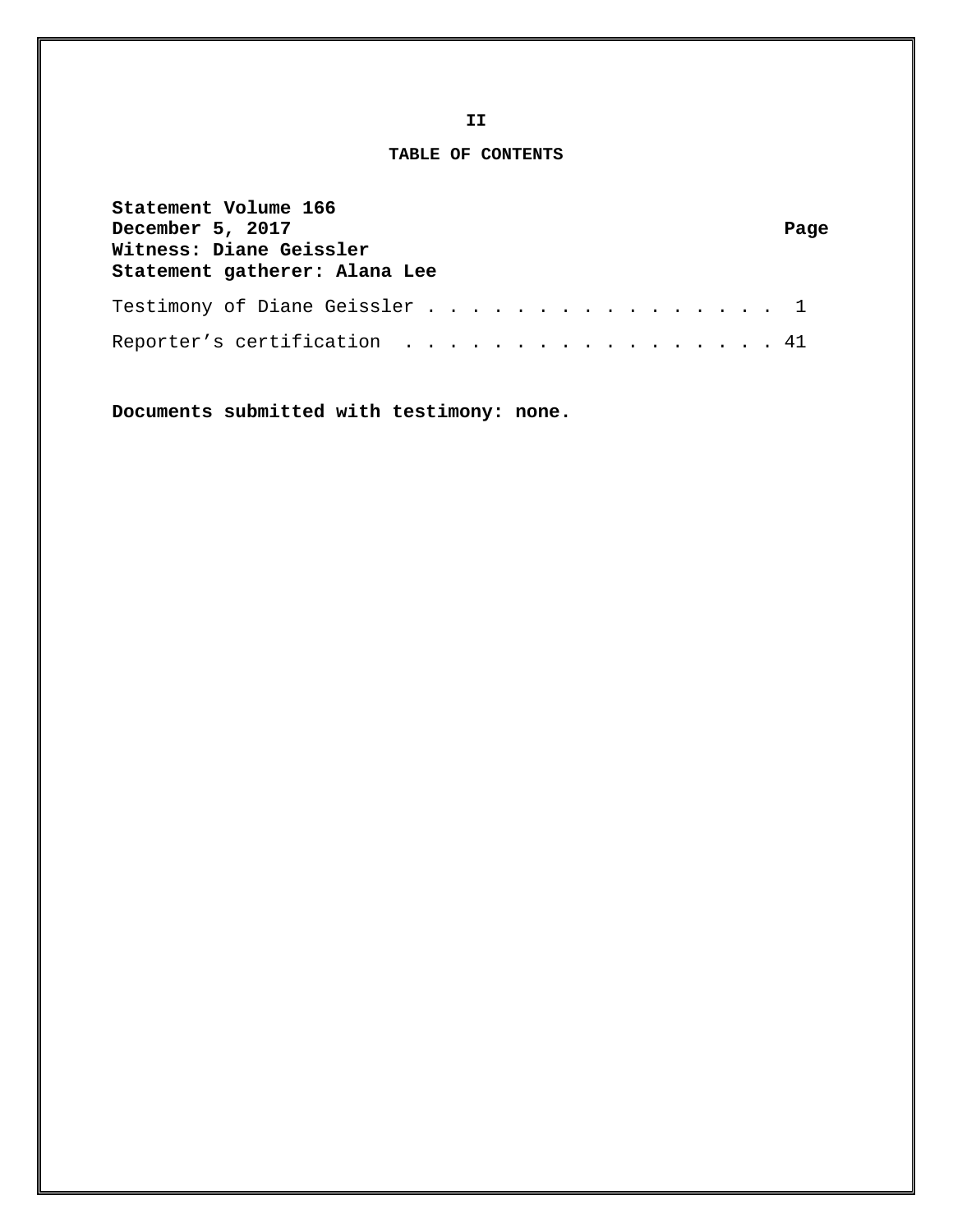**Statement – Public 1 Diane Geissler (Kathleen McGinnis)**

| $\mathbf{1}$   | Thunder Bay, Ontario                                      |
|----------------|-----------------------------------------------------------|
| $\overline{2}$ | --- Upon commencing on Tuesday, December 5, 2017, at 6:22 |
| 3              | p.m.                                                      |
| 4              | MS. ALANA LEE: This is Alana Lee, Statement               |
| 5              | Gatherer, with the National Inquiry into Missing and      |
| 6              | Murdered Indigenous Women and Girls. It is November, or   |
| 7              | sorry, December 5th, 2017. It is currently 6:22 p.m. We   |
| 8              | are at the Best Western Inn in Thunder Bay, Ontario, here |
| 9              | with Diane Geissler. Diane Geissler.                      |
| 10             | MS. DIANE GEISSLER: Geissler.                             |
| 11             | MS. ALANA LEE: Sorry?                                     |
| 12             | MS. DIANE GEISSLER: Geissler.                             |
| 13             | MS. ALANA LEE: Geissler, Diane Geissler,                  |
| 14             | and she's here to talk about her late mother Kathleen     |
| 15             | McGinnis and, Diane, you're here on a voluntary basis.    |
| 16             | MS. DIANE GEISSLER:<br>Yes.                               |
| 17             | MS. ALANA LEE: Yeah, to provide a                         |
| 18             | statement --                                              |
| 19             | MS. DIANE GEISSLER: Yes.                                  |
| 20             | MS. ALANA LEE: -- okay. And you were part                 |
| 21             | of the public hearing yesterday?                          |
| 22             | MS. DIANE GEISSLER: Yesterday, yes.                       |
| 23             | MS. ALANA LEE: Also in the room we have                   |
| 24             | with us Diane's husband. Would you state your name?       |
| 25             | MR. WOLF GEISSLER: Yes, Wolf Geissler.                    |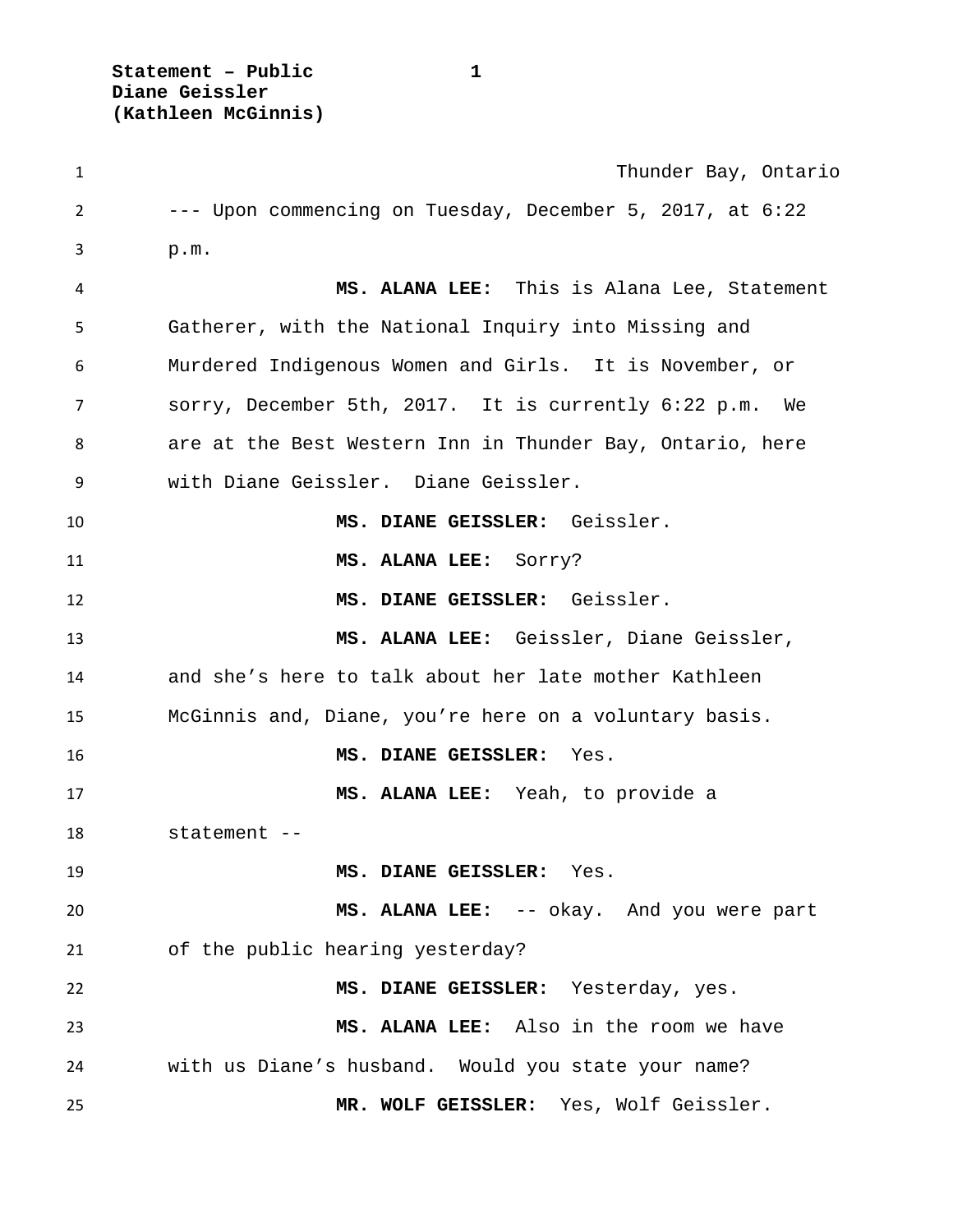**Statement – Public 2 Diane Geissler (Kathleen McGinnis)**

 **MS. ALANA LEE:** And we have health support as well. **MS. TERREA HARRIS:** Terrea Harris (ph). **MS. ALANA LEE:** And again, you -- you agreed to have it video and audio recorded? **MS. DIANE GEISSLER:** Yes. **MS. ALANA LEE:** Okay, perfect. Diane, what would you like the Commissioners to know? What would you like to tell us? **MS. DIANE GEISSLER:** Well, I know yesterday I gave some -- some part of a statement, but because it was so public I didn't really finish -- **MS. ALANA LEE:** M'hm. **MS. DIANE GEISSLER:** -- and it was so emotional I didn't get to really finish my thoughts. I worked up to when my mother was killed, and what she was doing on the highway at the time that she was struck and killed. **MS. ALANA LEE:** M'hm. **MS. DIANE GEISSLER:** And the fact that I have the medical examiner's report. The difficulty of getting the report, and the fact that it was -- a lot of it was blacked out. **MS. ALANA LEE:** M'hm. **MS. DIANE GEISSLER:** But I kind of ended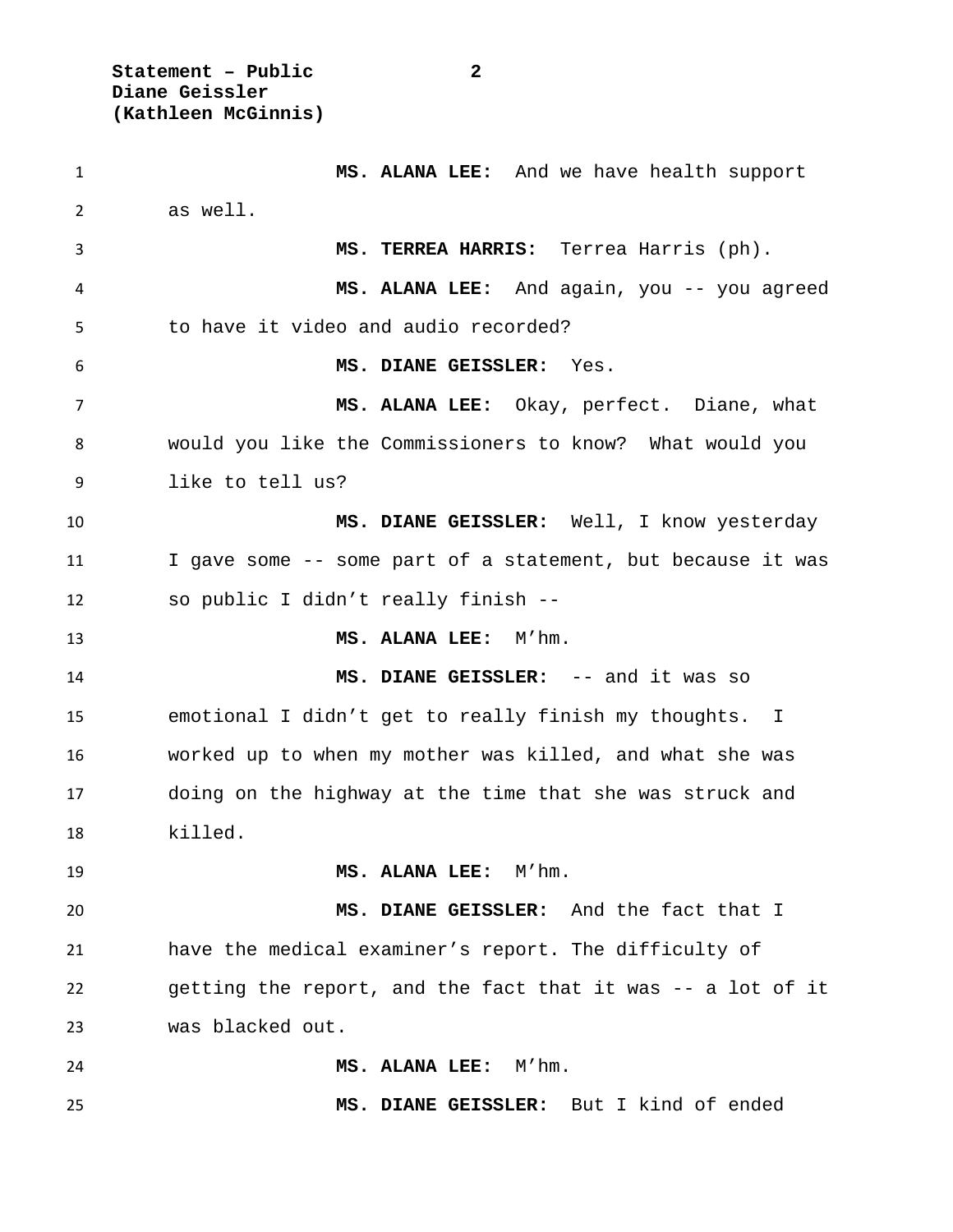**Statement – Public 3 Diane Geissler (Kathleen McGinnis)**

 there so I wanted to kind of continue from that point. We know how she died -- **MS. ALANA LEE:** M'hm. **MS. DIANE GEISSLER:** -- she was struck by a vehicle. But it was the circumstances of her being there that were -- that are so mixed up and the fact that no full autopsy was done -- 8 MS. ALANA LEE: M'hm. **MS. DIANE GEISSLER:** -- because the examiner said it wasn't required because she was intoxicated and -- **MS. ALANA LEE:** M'hm. **MS. DIANE GEISSLER:** -- but they just -- there was so many contradictions between the police report and the autopsy that even just looking at it that's what I wanted really to -- to -- it -- the report left more questions than anything. **MS. ALANA LEE:** M'hm. **MS. DIANE GEISSLER:** The police reported that she was dressed for the weather, but when they did the autopsy they say -- when they -- they -- they listed her belongings and they listed her as having a blouse, pair of pants, pair of panties and socks. **MS. ALANA LEE:** M'hm. **MS. DIANE GEISSLER:** It was April 5th, or April 4th, 1978 outside of Calgary, Alberta.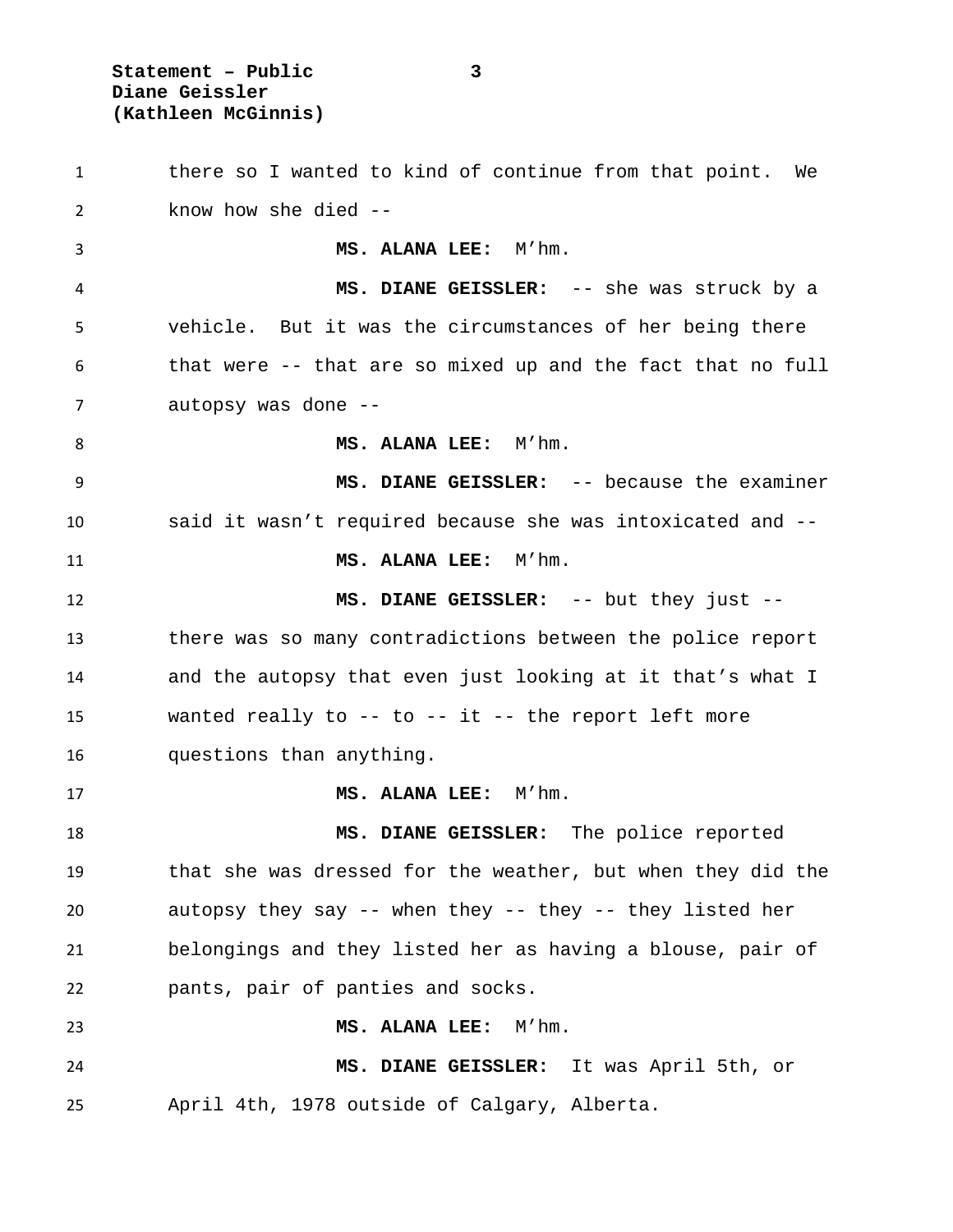**Statement – Public 4 Diane Geissler (Kathleen McGinnis)**

 **MS. ALANA LEE:** M'hm. **MS. DIANE GEISSLER:** Where's her shoes? **MS. ALANA LEE:** M'hm. **MS. DIANE GEISSLER:** Where's her jacket? We looked at the weather report for that area, and it was minus degrees at night time and it was snowing just the day before. **MS. ALANA LEE:** M'hm. **MS. DIANE GEISSLER:** And yet, the police say she's dressed for the weather, but the -- but the coroner said she doesn't have that on her body. **MS. ALANA LEE:** M'hm. **MS. DIANE GEISSLER:** Which -- which one didn't do their job or which one -- **MS. ALANA LEE:** M'hm. **MS. DIANE GEISSLER:** -- you know, what is left, that the two contradict each other and it -- it -- to me that's baffling. Like, you would expect to have some kind of shoes on her feet -- **MS. ALANA LEE:** M'hm. **MS. DIANE GEISSLER:** -- and a jacket or -- and -- and I just -- it -- and that's something that, you know, I don't know if that's in with the part that was blacked out but -- **MS. ALANA LEE:** M'hm.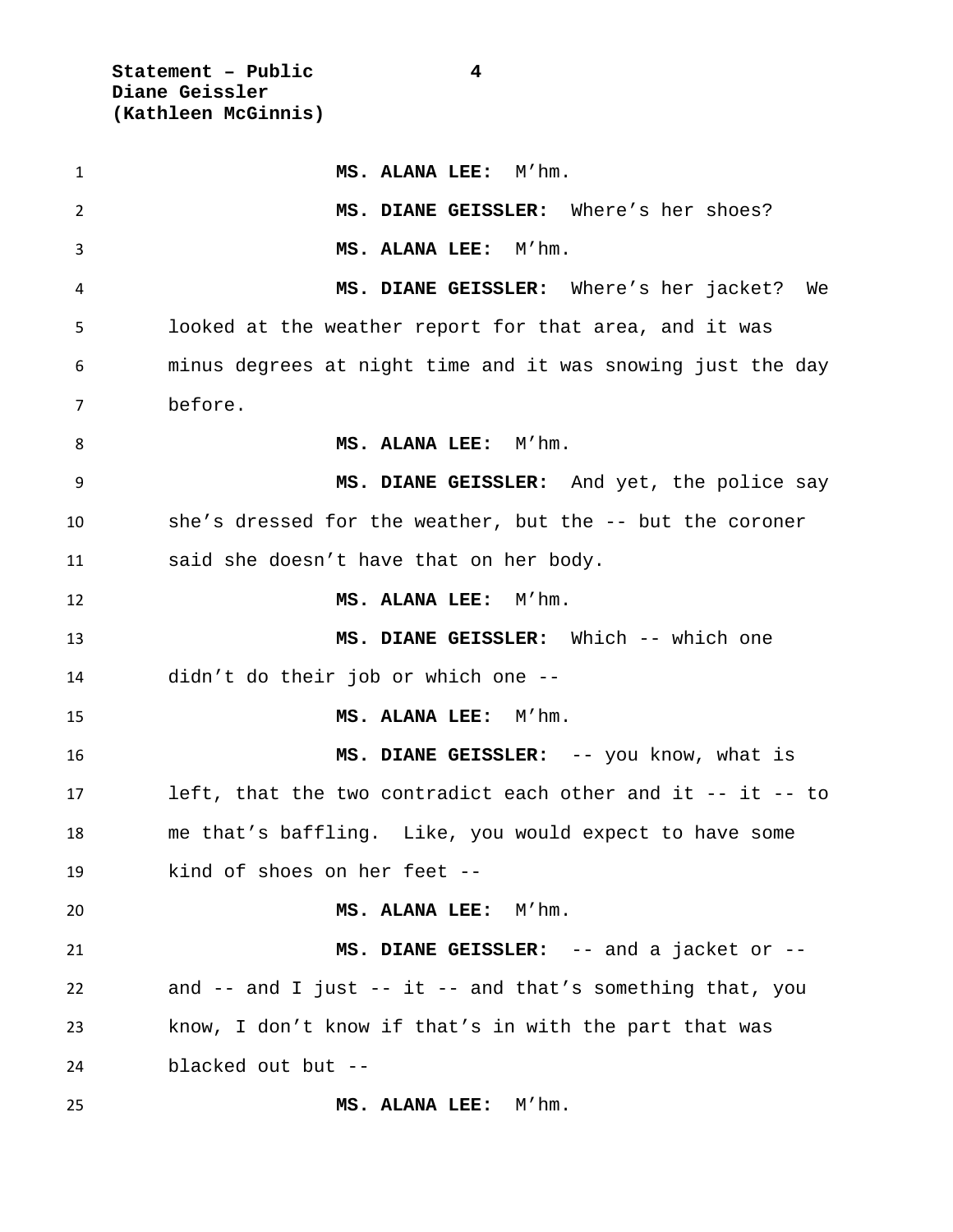**Statement – Public 5 Diane Geissler (Kathleen McGinnis)**

 **MS. DIANE GEISSLER:** -- it's certainly not in there. **MS. ALANA LEE:** Yeah. **MS. DIANE GEISSLER:** Witnesses say she doesn't smell of alcohol and she didn't appear drunk, yet -- **MS. ALANA LEE:** M'hm. **MS. DIANE GEISSLER:** -- when they do the autopsy -- **MS. ALANA LEE:** M'hm. **MS. DIANE GEISSLER:** -- they claim she is intoxicated and when they do the -- the blood report, yes. They did a toxicology report and it does say that she has alcohol in her system, quite a high amount of alcohol in her system. **MS. ALANA LEE:** M'hm. **MS. DIANE GEISSLER:** And when I look at that and I looked -- again, I looked on the internet too -- for her weight it was a very high amount of alcohol in her system that to me, I think one more drink and she probably would have been -- **MS. ALANA LEE:** M'hm. **MS. DIANE GEISSLER:** -- you know, dead from alcohol poisoning. **MS. ALANA LEE:** M'hm.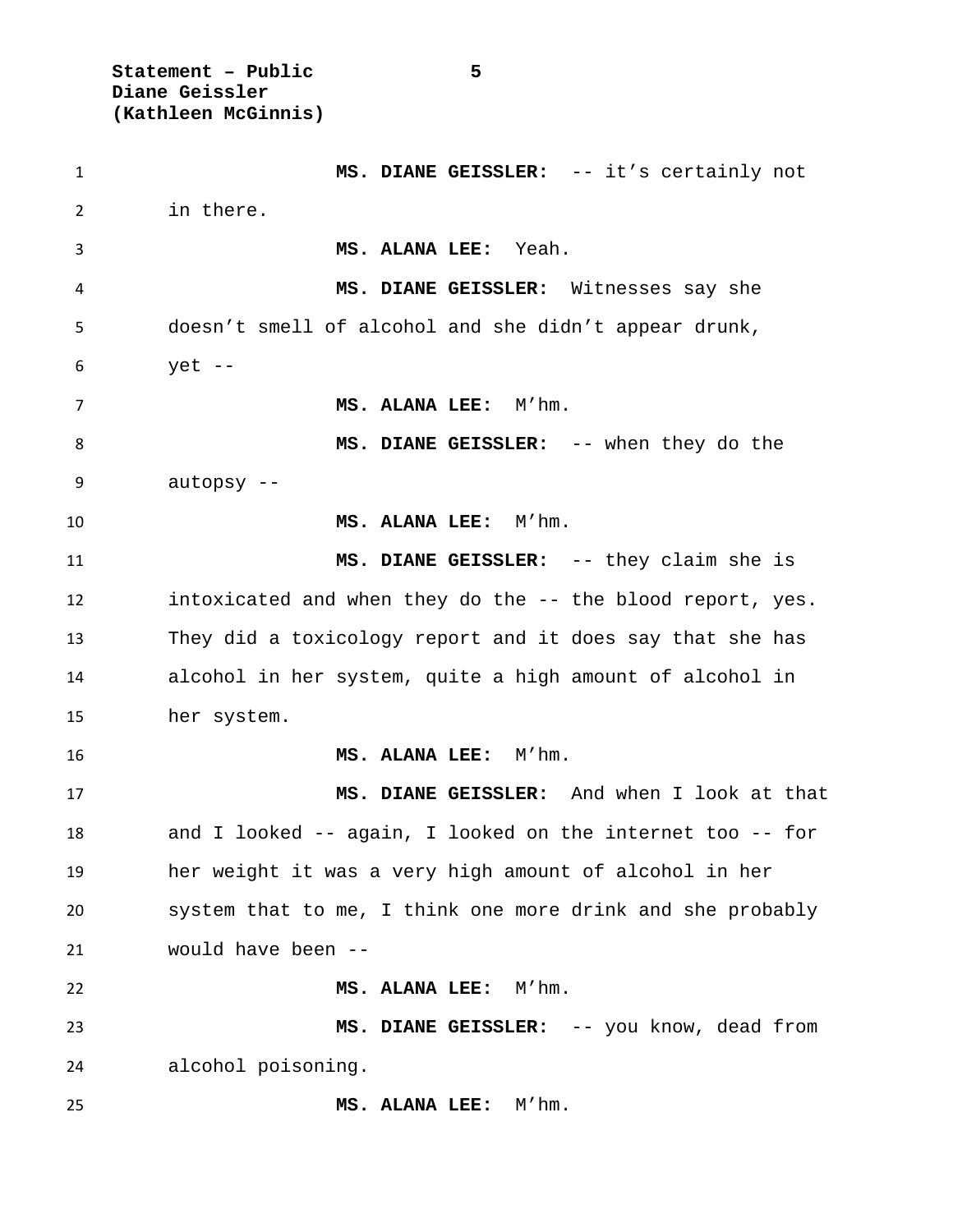**Statement – Public 6 Diane Geissler (Kathleen McGinnis)**

 **MS. DIANE GEISSLER:** And I'm looking at that going -- **MS. ALANA LEE:** M'hm. **MS. DIANE GEISSLER:** -- how did she get to this highway that is nothing around it but corn fields and wheat fields. **MS. ALANA LEE:** M'hm. 8 MS. DIANE GEISSLER: There's no houses, there's no bars, there's no nothing. **MS. ALANA LEE:** M'hm. **MS. DIANE GEISSLER:** And yet she's in the -- she's in here with no shoes, no jacket -- **MS. ALANA LEE:** M'hm. **MS. DIANE GEISSLER:** -- and to me that -- that just -- and it's not investigated -- or it's not shown in the investigation. **MS. ALANA LEE:** M'hm. **MS. DIANE GEISSLER:** They took the -- like I said, there's some statements there, some of them are totally blacked out and the first guy -- one statement is the first person who stopped for her. **MS. ALANA LEE:** M'hm. **MS. DIANE GEISSLER:** And he says he drove by and he turned around to come back and there's a semi behind him and he thinks the semi clips her.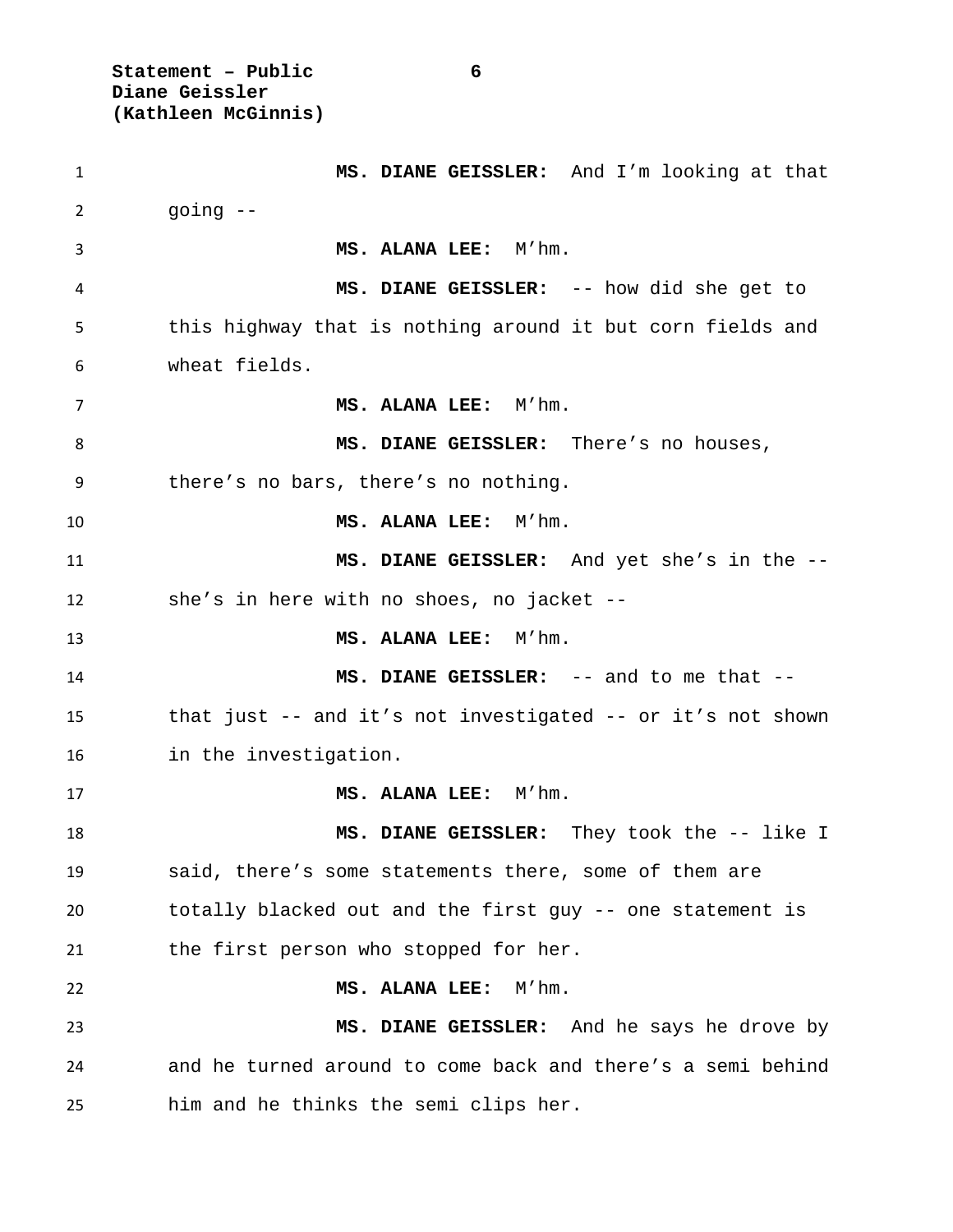**Statement – Public 7 Diane Geissler (Kathleen McGinnis)**

 **MS. ALANA LEE:** M'hm. **MS. DIANE GEISSLER:** And the semi does stop. But nobody calls, I know they don't have cell phones but he had -- the semi had a CB and nobody calls. Four cars stop and nobody calls for help. It's when the fifth car strikes her and kills her, then they call the police to come. **MS. ALANA LEE:** M'hm. **MS. DIANE GEISSLER:** Not until she's dead? **MS. ALANA LEE:** M'hm. **MS. DIANE GEISSLER:** To me that's, you know -- **MS. ALANA LEE:** Raises a lot of questions. **MS. DIANE GEISSLER:** It does. They say the first -- that -- that one statement says she's -- she appears agitated and every time someone stops she goes back on the highway to flag down another vehicle. **MS. ALANA LEE:** M'hm. **MS. DIANE GEISSLER:** That's not the behavior of someone who's -- I don't know, in their right mind. **MS. ALANA LEE:** M'hm. M'hm. **MS. DIANE GEISSLER:** And -- and that's something that's not explained in these reports and then to have it say that -- the -- it's just so confusing. **MS. ALANA LEE:** M'hm. **MS. DIANE GEISSLER:** That when they say I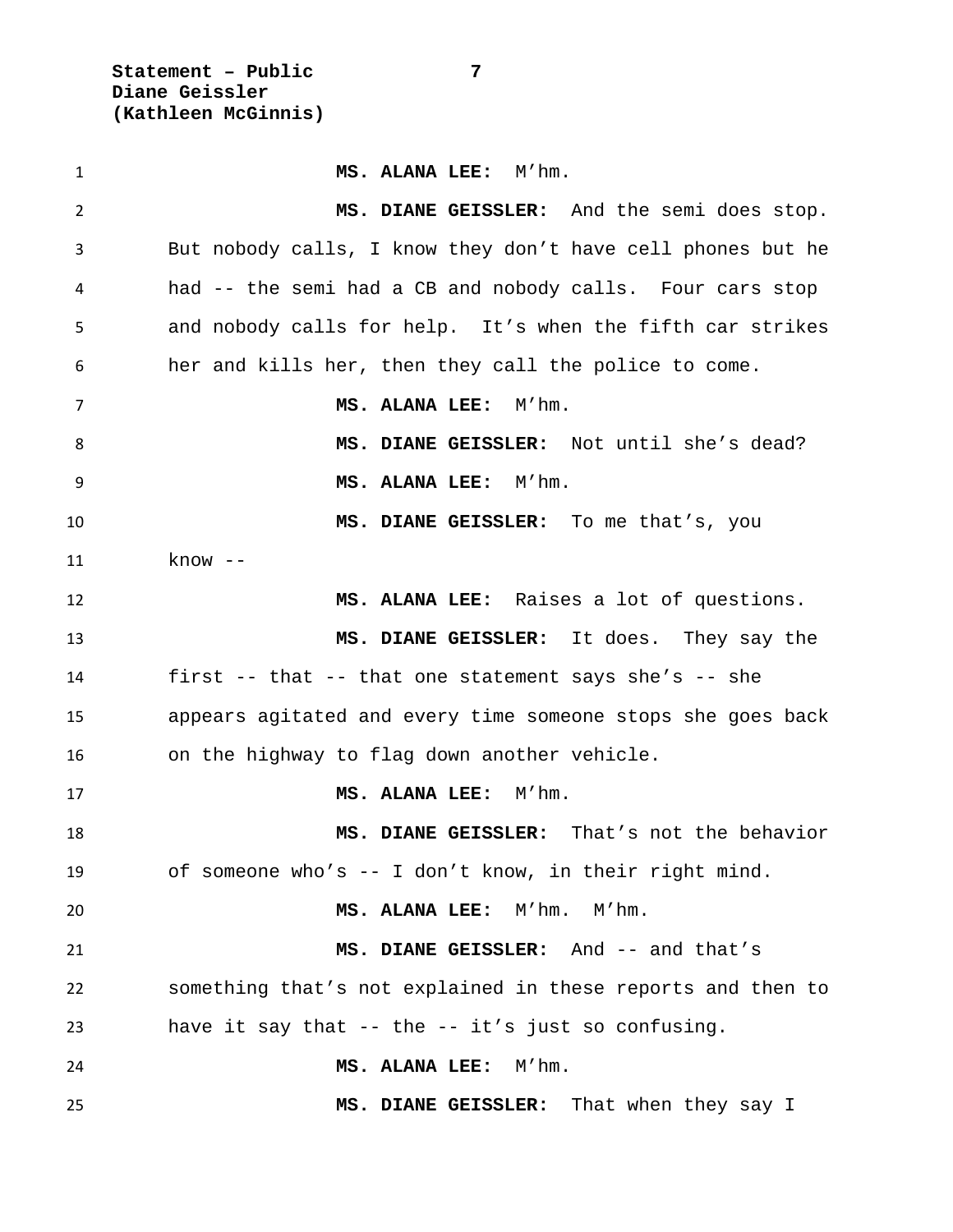**Statement – Public 8 Diane Geissler (Kathleen McGinnis)**

 know she's listed as a, you know, pedestrian accident but -- and that's something that the family said when they looked. My aunt who is -- she said that in her mind she believes that she was dumped there. **MS. ALANA LEE:** M'hm. **MS. DIANE GEISSLER:** And she told me that at the time she remembers that they were looking for a vehicle. None of that's in the report that I got. **MS. ALANA LEE:** M'hm. **MS. DIANE GEISSLER:** So what family remembers from that and from what I've handed in this piece of paper, there are so many blanks and so many contradictions she -- I don't believe that she was -- in -- in my heart, I don't believe that she was just hitchhiking and got struck. **MS. ALANA LEE:** M'hm. **MS. DIANE GEISSLER:** I think there's more to this story than -- than what they've given me. **MS. ALANA LEE:** M'hm. And how did you come about this information? **MS. DIANE GEISSLER:** It -- well, I guess that I've -- I've -- was always curious about my birth family and I did find out my birth name in 1991 and -- through my husband pushing me, guiding me, pushing me and then I found -- I found out who my birth mother was, but I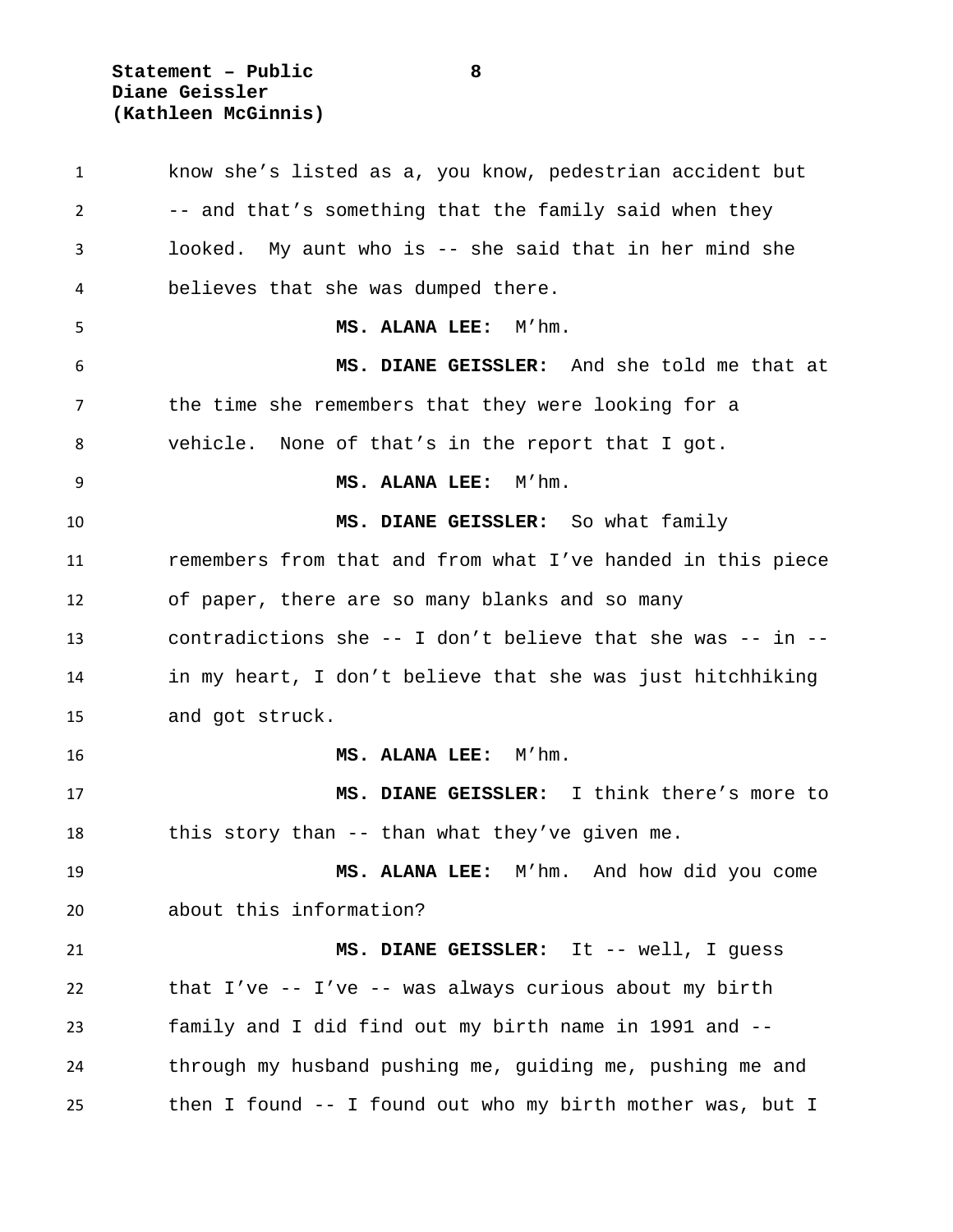couldn't really -- nobody would really talk about her back then.

 **MS. ALANA LEE:** M'hm. M'hm. **MS. DIANE GEISSLER:** Now I understand why. You know, when I found but -- and then, like I said, about 2005 when the computers were more advanced and you got the internet, I decided to put her name in the search engine and I typed the name -- her name in the search engine. That's when it popped up that she was on the Highway for Tears. **MS. ALANA LEE:** M'hm. M'hm. **MS. DIANE GEISSLER:** And she was listed as murdered. **MS. ALANA LEE:** M'hm. **MS. DIANE GEISSLER:** And that's all the information -- again, it was like I just stopped. **MS. ALANA LEE:** M'hm. **MS. DIANE GEISSLER:** To me it was -- I didn't know what to think or -- I just remember thinking: Oh, my God. **MS. ALANA LEE:** M'hm. **MS. DIANE GEISSLER:** But, again, I couldn't -- and then I -- that's when I realized. I thought, no wonder they didn't want to talk about her and how -- how do

I, as her daughter, come to them and say: What happened?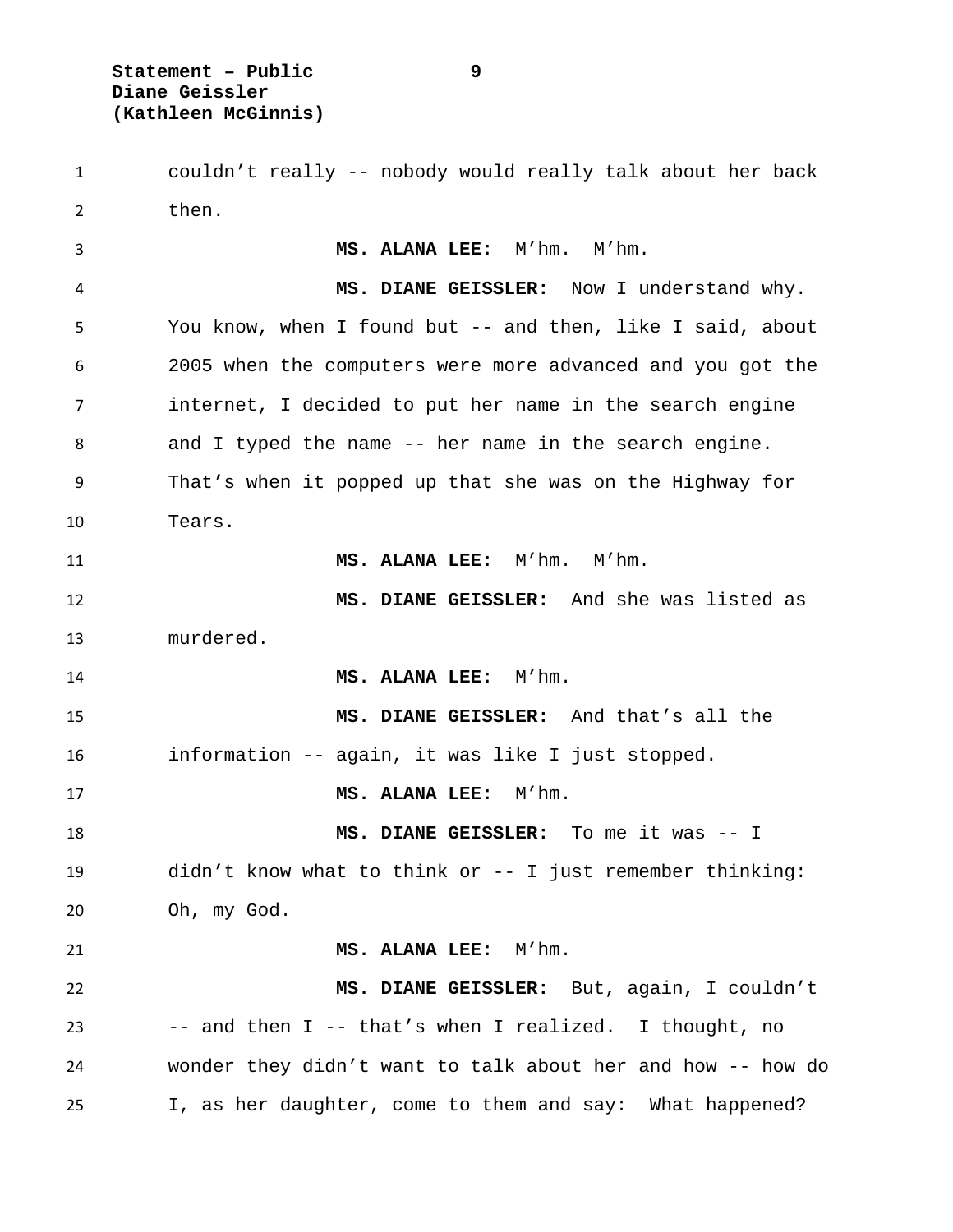**Statement – Public 10 Diane Geissler (Kathleen McGinnis)**

 Tell me about my mom's murder. **MS. ALANA LEE:** M'hm. **MS. DIANE GEISSLER:** I just, I couldn't. I couldn't get up the courage to do it and I didn't even know if -- I knew they didn't talk about it back in '91 so I didn't know whether -- would they be willing to share now. **MS. ALANA LEE:** Yeah, (indiscernible). **MS. DIANE GEISSLER:** And how do you -- hurt -- the family. **MS. ALANA LEE:** Yeah. **MS. DIANE GEISSLER:** How do you pressure a family to talk about their murdered sister and aunt? **MS. ALANA LEE:** Yeah. **MS. DIANE GEISSLER:** And -- **MR. WOLF GEISSLER:** When they already had two in the family that was -- **MS. DIANE GEISSLER:** And there was two more sisters, so there was three sisters all together on that list. **MS. ALANA LEE:** M'hm. **MS. DIANE GEISSLER:** My mother was the first one to pass away and then her two sisters also. Another sister -- my mom in April in '78 and her sister in November of '78, and then another sister here in Thunder Bay years later. And how do you go to the family and say: Tell me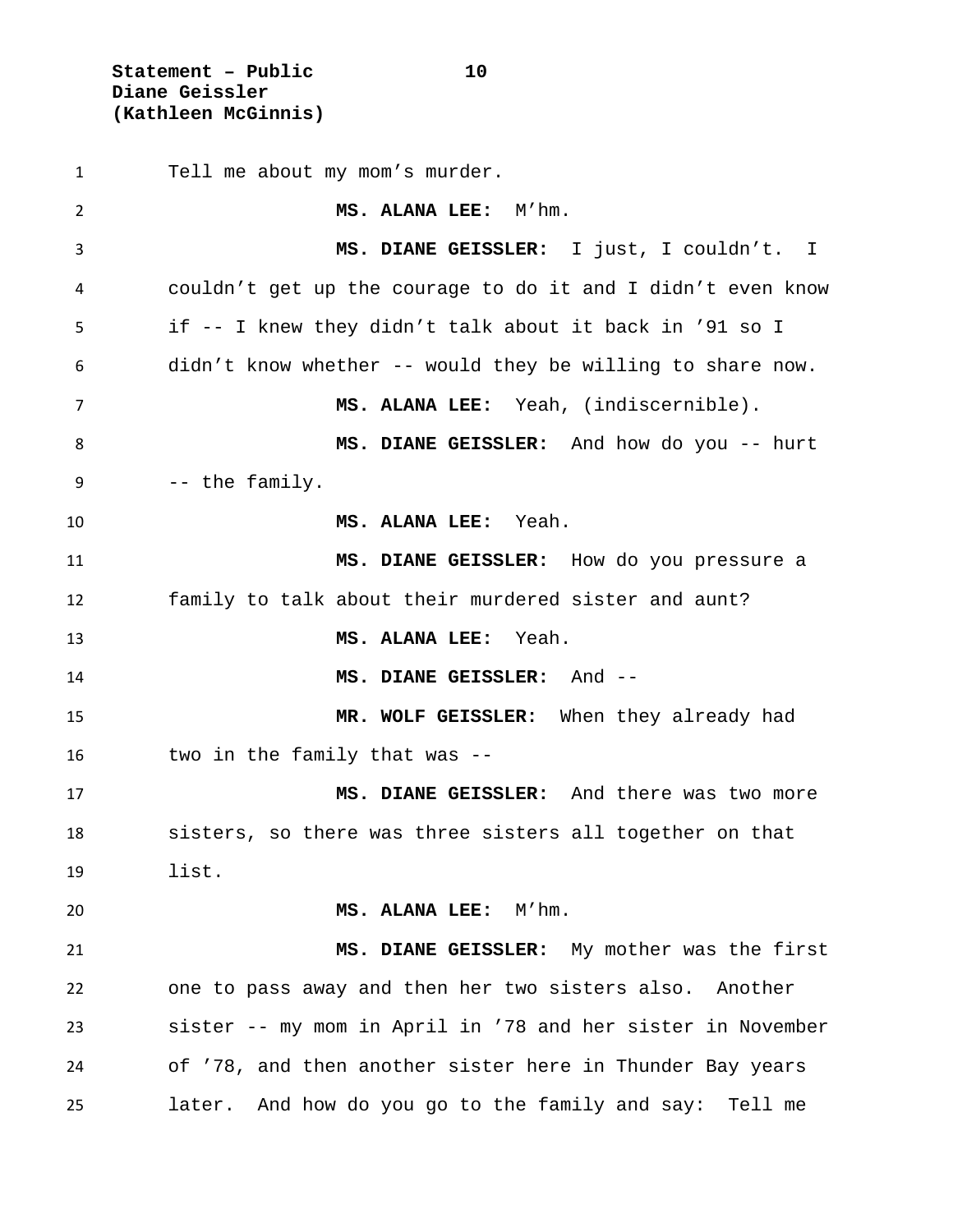**Statement – Public 11 Diane Geissler (Kathleen McGinnis)**

 about it. **MS. ALANA LEE:** M'hm. **MS. DIANE GEISSLER:** When part of me wasn't even sure if I -- **MS. ALANA LEE:** M'hm. **MS. DIANE GEISSLER:** -- if they even accepted me or that I was part of them. 8 MS. ALANA LEE: M'hm. **MS. DIANE GEISSLER:** And how do you tell them to -- tell me about it now. **MS. ALANA LEE:** Yes. Let me ask -- tell -- tell us a little bit more about that 'cause, before we got the camera and audio rolling, you had mentioned -- or you had just mentioned your birth family. So can you say a little bit more about that? So you were adopted out when you were younger? **MS. DIANE GEISSLER:** I was -- my mother was a teenager and she was in residential school. **MS. ALANA LEE:** M'hm. **MS. DIANE GEISSLER:** And my father was a few years older than her and he was part of the residential school also but she became pregnant and had me and from what I find out, I actually got in -- I was in contact with a women that's -- funny story, she -- she runs a restaurant, and my husband and I have a cabin and we often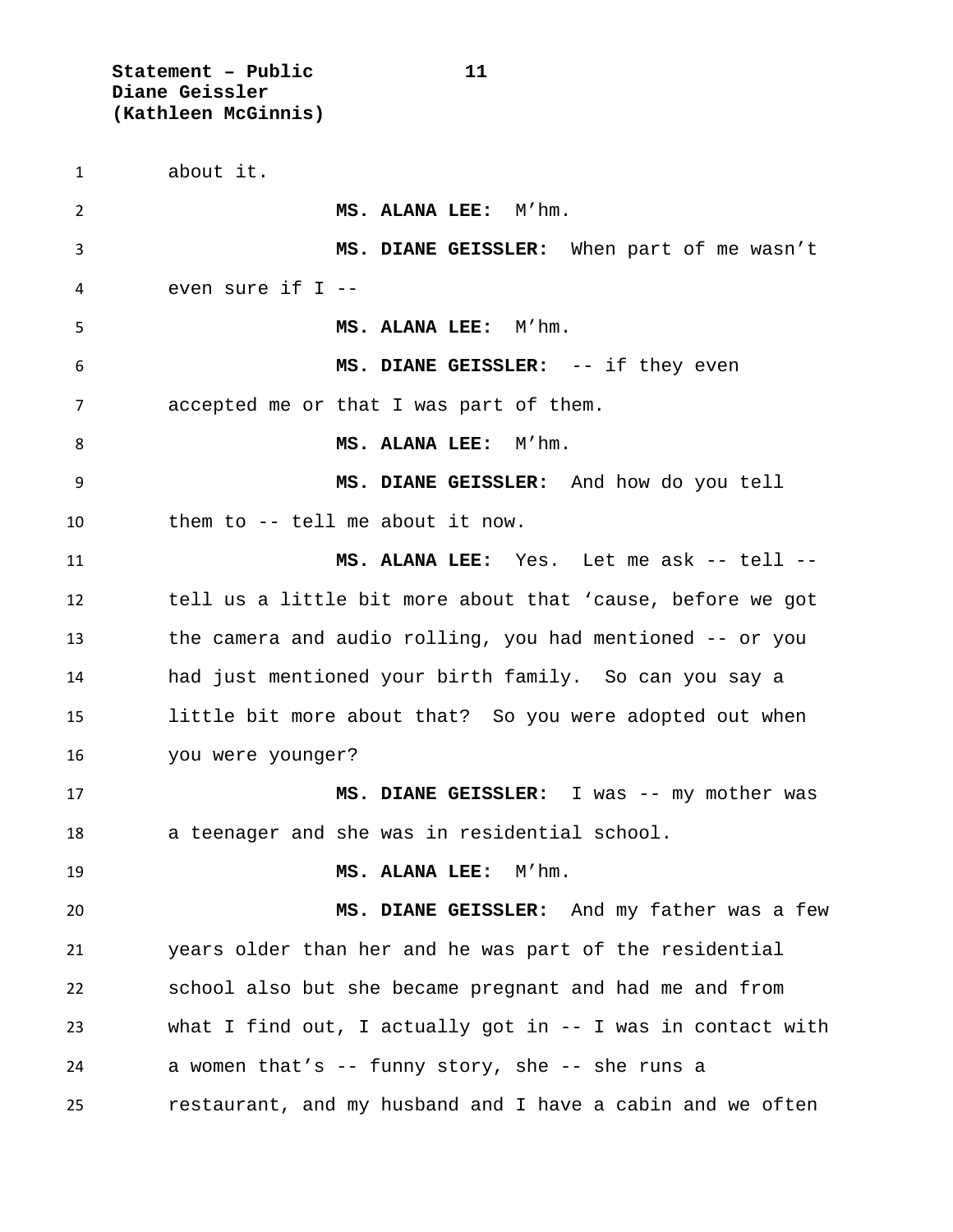**Statement – Public 12 Diane Geissler (Kathleen McGinnis)**

 would stop at the restaurant 'cause it's on our way, it's three hours from Thunder Bay so it's half-way point, so we'd stop, have coffee or -- or a meal. And one time when we were there and we were talking and she mentioned how I looked so familiar -- **MS. ALANA LEE:** M'hm. **MS. DIANE GEISSLER:** -- and I mentioned who my birth family was that's when she realized that she actually had known my birth mother. My birth mother used to babysit her. **MS. ALANA LEE:** M'hm. **MS. DIANE GEISSLER:** So -- **MS. ALANA LEE:** M'hm. **MS. DIANE GEISSLER:** Yeah, my birth mother babysat her and she says she remembered her babysitting her when she was pregnant with me. **MS. ALANA LEE:** M'hm. **MS. DIANE GEISSLER:** And how my mother was so looking forward to being a mother and she could hardly wait to have the baby and be a mother. **MS. ALANA LEE:** M'hm. **MS. DIANE GEISSLER:** And when I was born I lived with my mother and her parents. **MS. ALANA LEE:** M'hm. **MS. DIANE GEISSLER:** A traditional lifestyle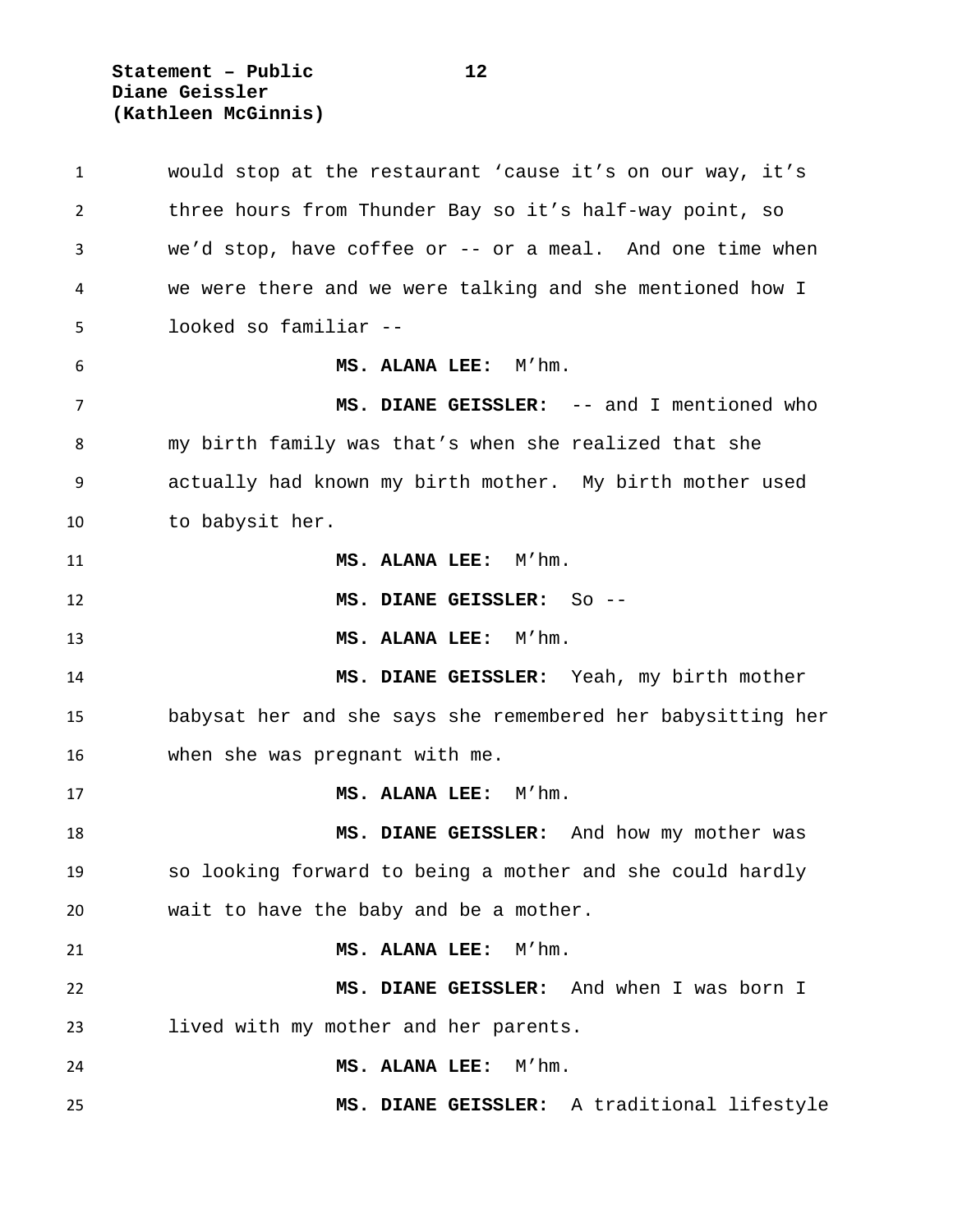**Statement – Public 13 Diane Geissler (Kathleen McGinnis)**

 from what I understand and they had a trap line and lived from the land -- **MS. ALANA LEE:** M'hm. **MS. DIANE GEISSLER:** -- hunting, fishing, and they lived on the reserve. **MS. ALANA LEE:** What reserve? **MS. DIANE GEISSLER:** Rainy River First 8 Nation, Manitou Rapids and one -- they -- they would often go in once a month to Fort Frances to do groceries -- **MS. ALANA LEE:** M'hm. **MS. DIANE GEISSLER:** -- to get any, you know, groceries, supplement groceries that they needed and 13 one day my mother had gone in with her -- with her mother and her sisters to do grocery shopping and because of the distance they would often -- sometimes would stay overnight just depending upon the ride and -- **MS. ALANA LEE:** M'hm. **MS. DIANE GEISSLER:** -- 'cause it was -- even though it's what 30 kilometers, in the 60's transportation wasn't so easily and sometimes they had to walk -- **MS. ALANA LEE:** Yeah. **MS. DIANE GEISSLER:** -- so they would stay overnight and come home the next -- so they'd gone in grocery shopping and it was after they'd left I guess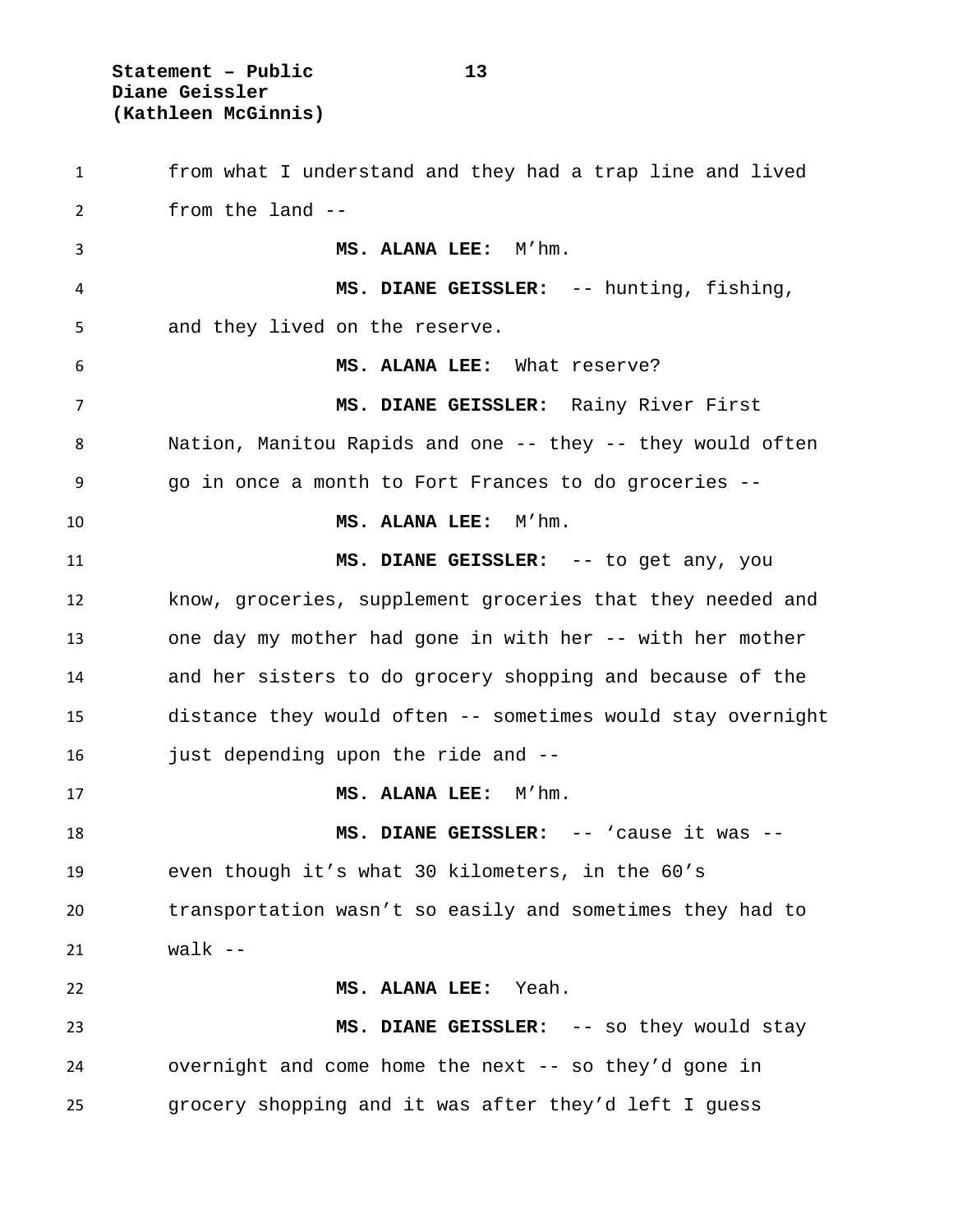**Statement – Public 14 Diane Geissler (Kathleen McGinnis)**

 Children and Family Services came and apprehended my brother and I. **MS. ALANA LEE:** M'hm. **MS. DIANE GEISSLER:** We were staying with my grandfather and my uncle and they were the ones who were taking care of us, and they apprehended us and I was adopted quite quickly. 8 MS. ALANA LEE: M'hm. **MS. DIANE GEISSLER:** I wasn't in foster care, I was adopted I think almost immediately. **MS. ALANA LEE:** M'hm. **MS. DIANE GEISSLER:** My mother was from what my aunts and uncle and cousins had said was that she was quite devastated and my mother never went on to have any more children. It was just my brother and I, she never -- never forgot about us and never stopped looking for us. **MS. ALANA LEE:** M'hm. **MS. DIANE GEISSLER:** She loved us. **MS. ALANA LEE:** M'hm. **MS. DIANE GEISSLER:** And that's the hard part. **MS. ALANA LEE:** M'hm. **MS. DIANE GEISSLER:** I will never know my mother. I don't even know what she looks like. There aren't any pictures of her other than of her as a baby in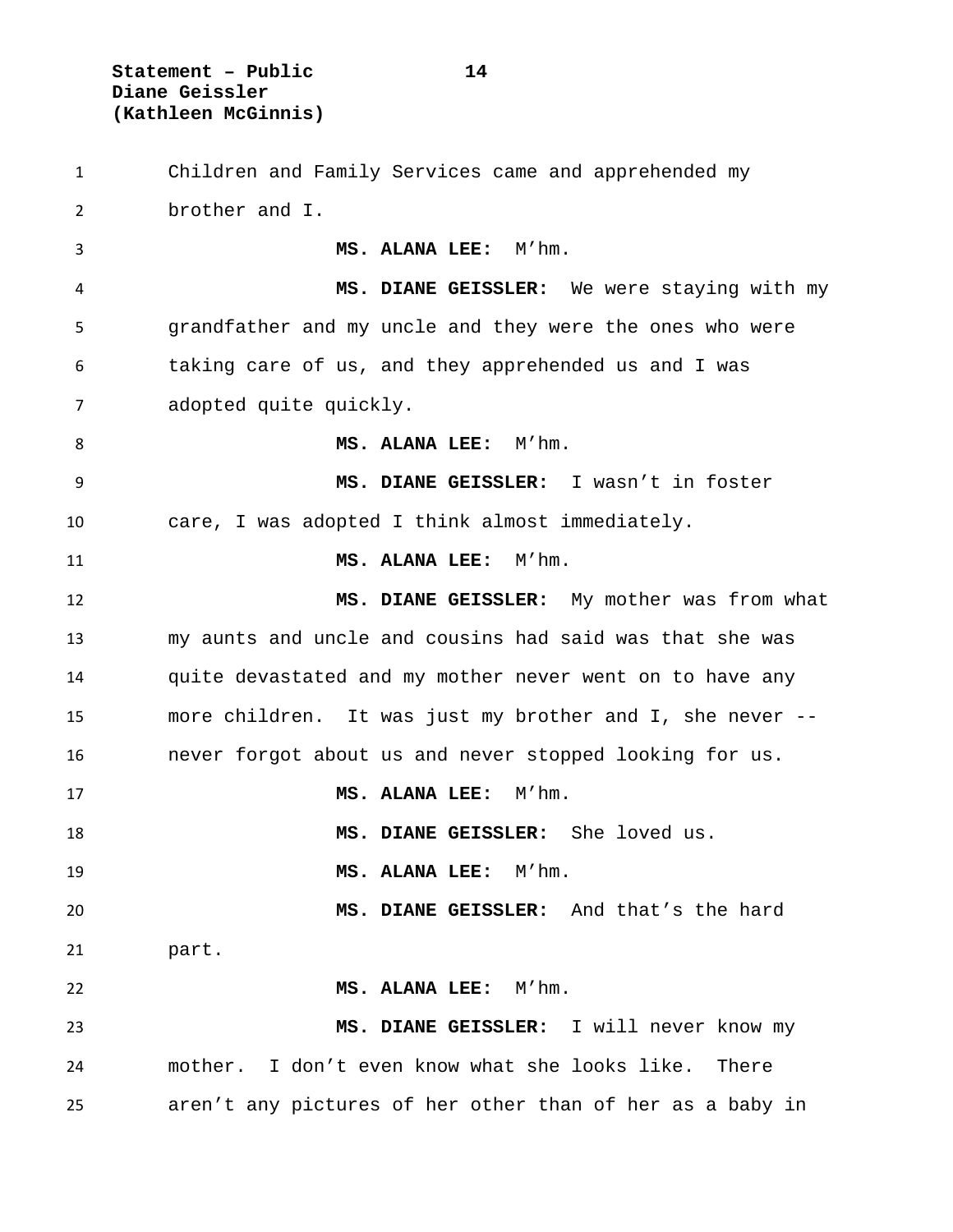**Statement – Public 15 Diane Geissler (Kathleen McGinnis)**

 one of those little carry -- wooden carriers -- the bundled -- **MS. ALANA LEE:** M'hm. **MS. DIANE GEISSLER:** -- things -- I don't even know what they're called. But there's a picture of her in that. **MS. ALANA LEE:** M'hm. **MS. DIANE GEISSLER:** And you can't even see her face. You see her, because it's a black and white magazine photograph. **MS. ALANA LEE:** Oh, okay. **MS. DIANE GEISSLER:** It was an article and the picture was part of that article, so it was photocopied from the original magazine, and so you can't really even see her features. You just -- I just was -- **MS. ALANA LEE:** M'hm. **MS. DIANE GEISSLER:** -- that was her and -- but I have no idea what she looks like, what she looked like at all and I never -- I will never get to know. **MS. ALANA LEE:** M'hm. **MS. DIANE GEISSLER:** And so for what I've known is what I've read in -- in the paperwork. **MS. ALANA LEE:** M'hm. **MS. DIANE GEISSLER:** And, sorry. **MS. ALANA LEE:** Oh, it's okay. Just you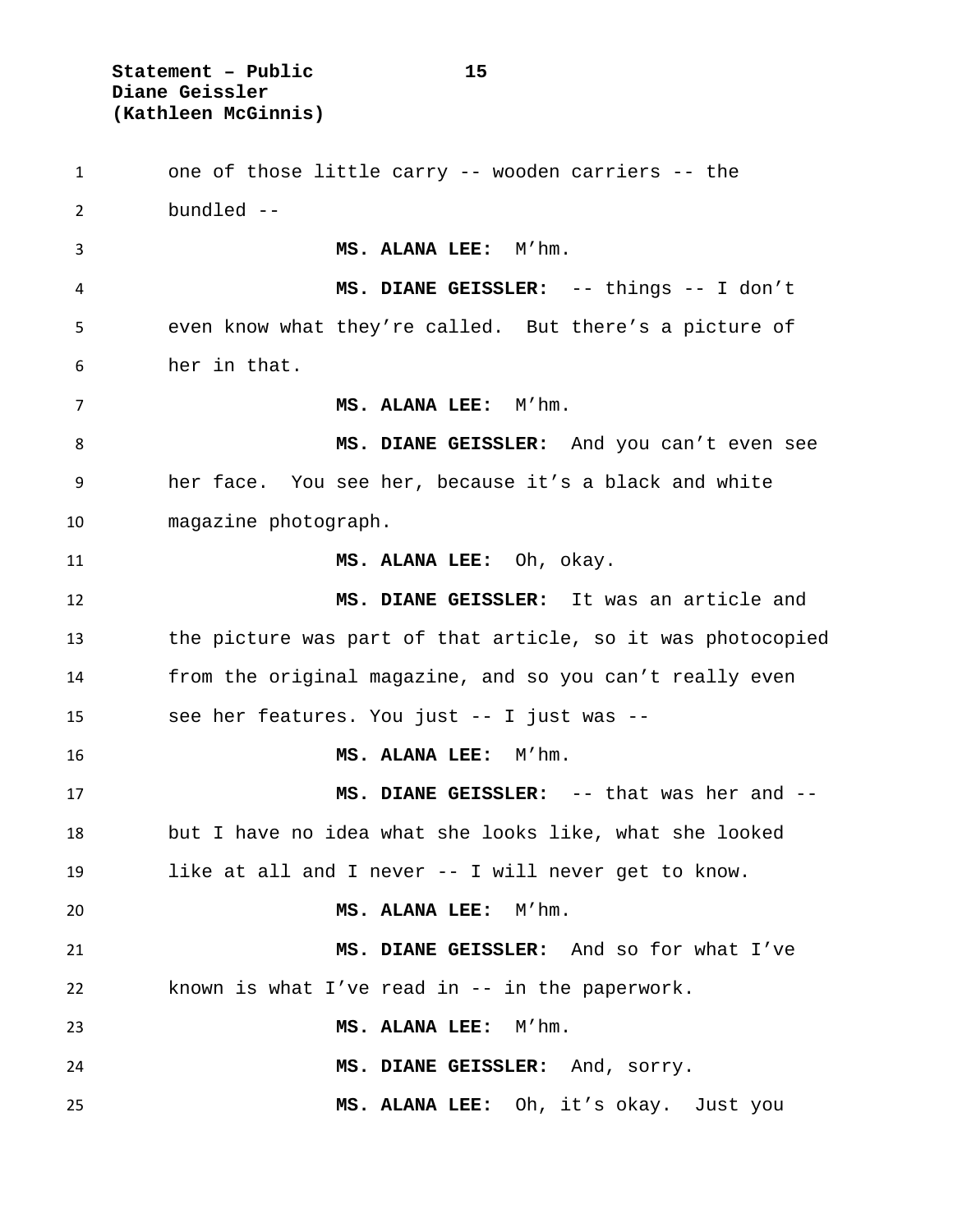**Statement – Public 16 Diane Geissler (Kathleen McGinnis)**

 take -- take a couple of deep breaths, have a drink of water if you like. **MS. DIANE GEISSLER:** I mentioned yesterday that in 2014 our family was approached by a newspaper reporter. **MS. ALANA LEE:** M'hm. **MS. DIANE GEISSLER:** David Bruser from the Toronto Star. He was doing -- he wanted to do an article on the Highway for Tears Missing and Murdered Women, and he came across the three sisters' names, so he approached our family and asked us if he could do an article and I agreed to be part of that article. And that was -- it was through his help that -- I was always told that she passed away in B.C. so when I tried to google her in B.C., we couldn't find anything on her. **MS. ALANA LEE:** M'hm. **MS. DIANE GEISSLER:** And it was -- that was when David Bruser had mentioned that she had actually passed away in Alberta, not B.C. **MS. ALANA LEE:** M'hm. **MS. DIANE GEISSLER:** She was on her way to B.C. **MR. WOLF GEISSLER:** (Indiscernible) in that report that he had. **MS. DIANE GEISSLER:** There was no report --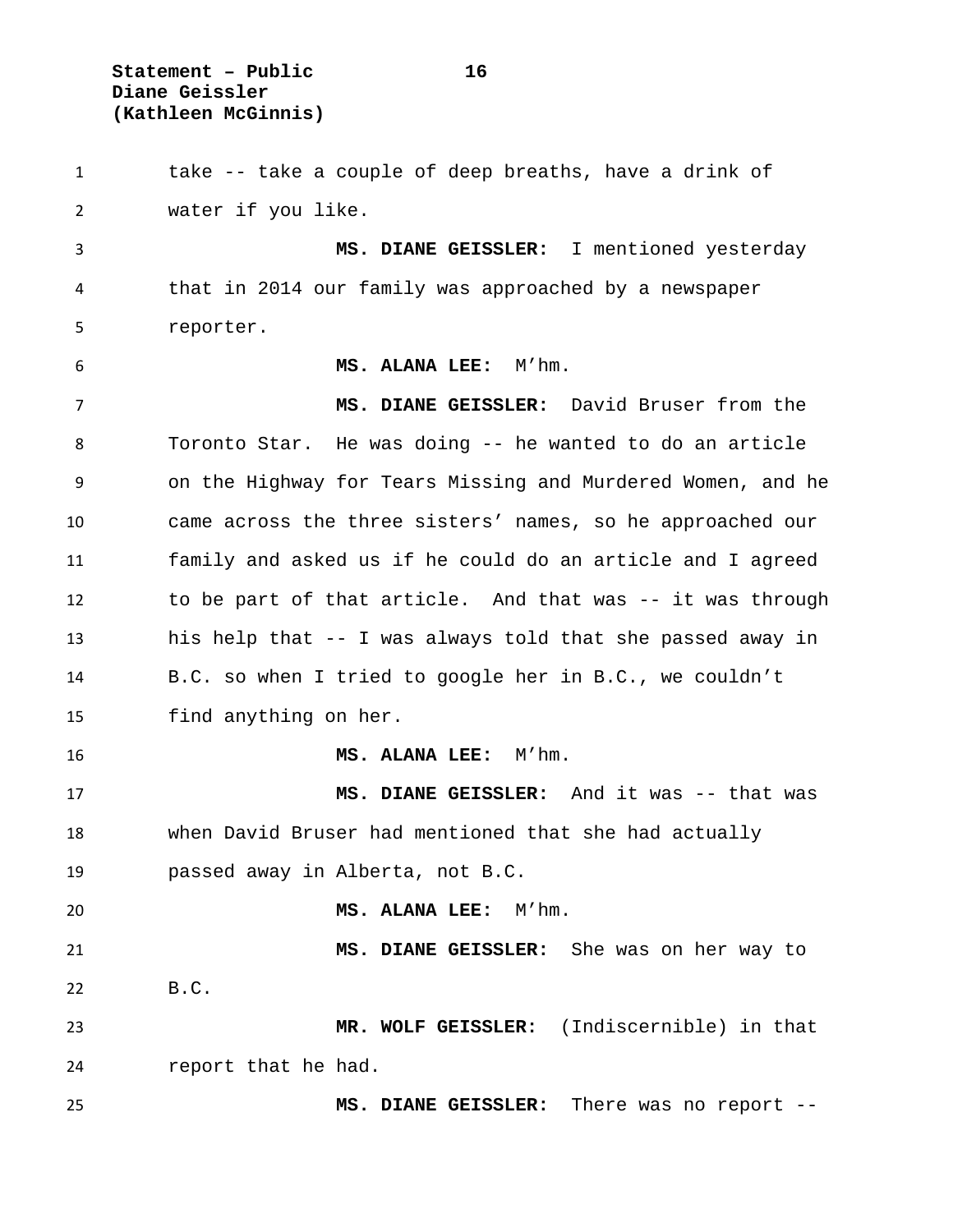**Statement – Public 17 Diane Geissler (Kathleen McGinnis)**

 was no name but he -- but then I googled the Calgary Herald and that's where I found her -- a small little couple lined obituary of her. **MS. ALANA LEE:** M'hm. **MS. DIANE GEISSLER:** And the date that it says that she passed away we could correlate with the article that she was a victim of a highway accident. 8 MS. ALANA LEE: M'hm. **MS. DIANE GEISSLER:** And he said that he found out that there was a medical examiner's report on her and he suggested that I look to see if I could get that report. **MS. ALANA LEE:** M'hm. **MS. DIANE GEISSLER:** And when I first contacted them they looked it up, they found her report and said: Oh, yeah, we have a report. Now, you have to formally apply for it and they had the file on -- on the desk and so I said: Well, how do I do that? And they said: Oh, you have to send us your birth certificate. **MS. ALANA LEE:** M'hm. **MS. DIANE GEISSLER:** And I said: Well, that's not going to help because on my birth certificate it lists my adoptive parents. **MS. ALANA LEE:** M'hm. **MS. DIANE GEISSLER:** And that's when they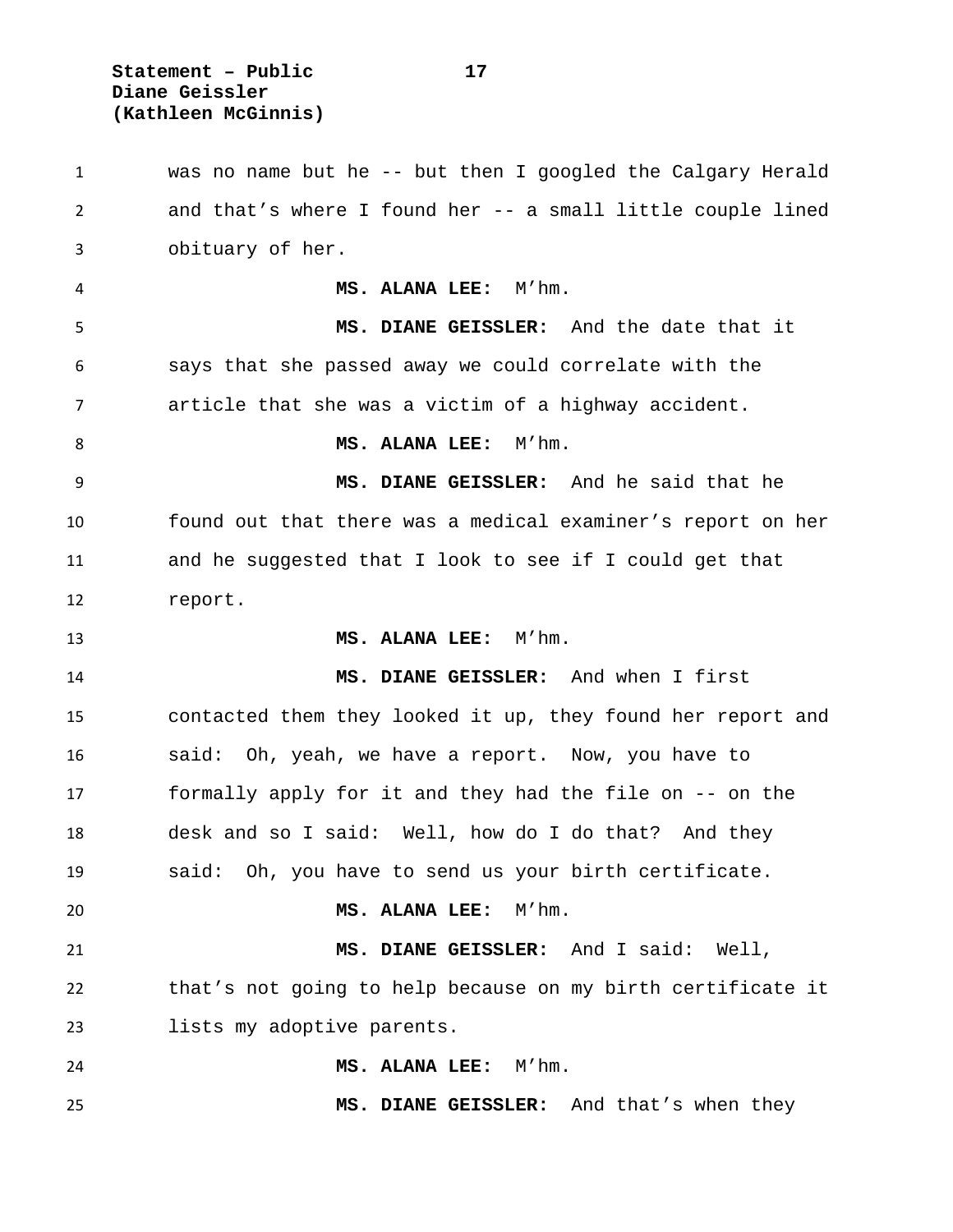**Statement – Public 18 Diane Geissler (Kathleen McGinnis)**

 told me I had no right to that information, because I -- she gave me up for adoption. I was no longer her child -- **MS. ALANA LEE:** M'hm. **MS. DIANE GEISSLER:** -- so I had no right to it. And that's when I told them that that wasn't right because I was not given up, she did not give me up. I was taken, and at no time did she sign away her rights to me -- **MS. ALANA LEE:** M'hm. **MS. DIANE GEISSLER:** -- you know -- **MS. ALANA LEE:** M'hm. **MS. DIANE GEISSLER:** -- that -- **MS. ALANA LEE:** M'hm. **MS. DIANE GEISSLER:** -- that she didn't sign away anything. **MS. ALANA LEE:** M'hm. When in fact you were part of the 60's Scoop is what you were (indiscernible). **MS. DIANE GEISSLER:** I was -- I was part of the Scoop. **MS. ALANA LEE:** M'hm. **MS. DIANE GEISSLER:** The woman that I had spoke with, she said that, and I mentioned this yesterday off the record, she could tell me that if I presented my birth registration which they were now opening up --people could ask for their birth registrations then -- she said: If I could find -- get a copy of that then -- then they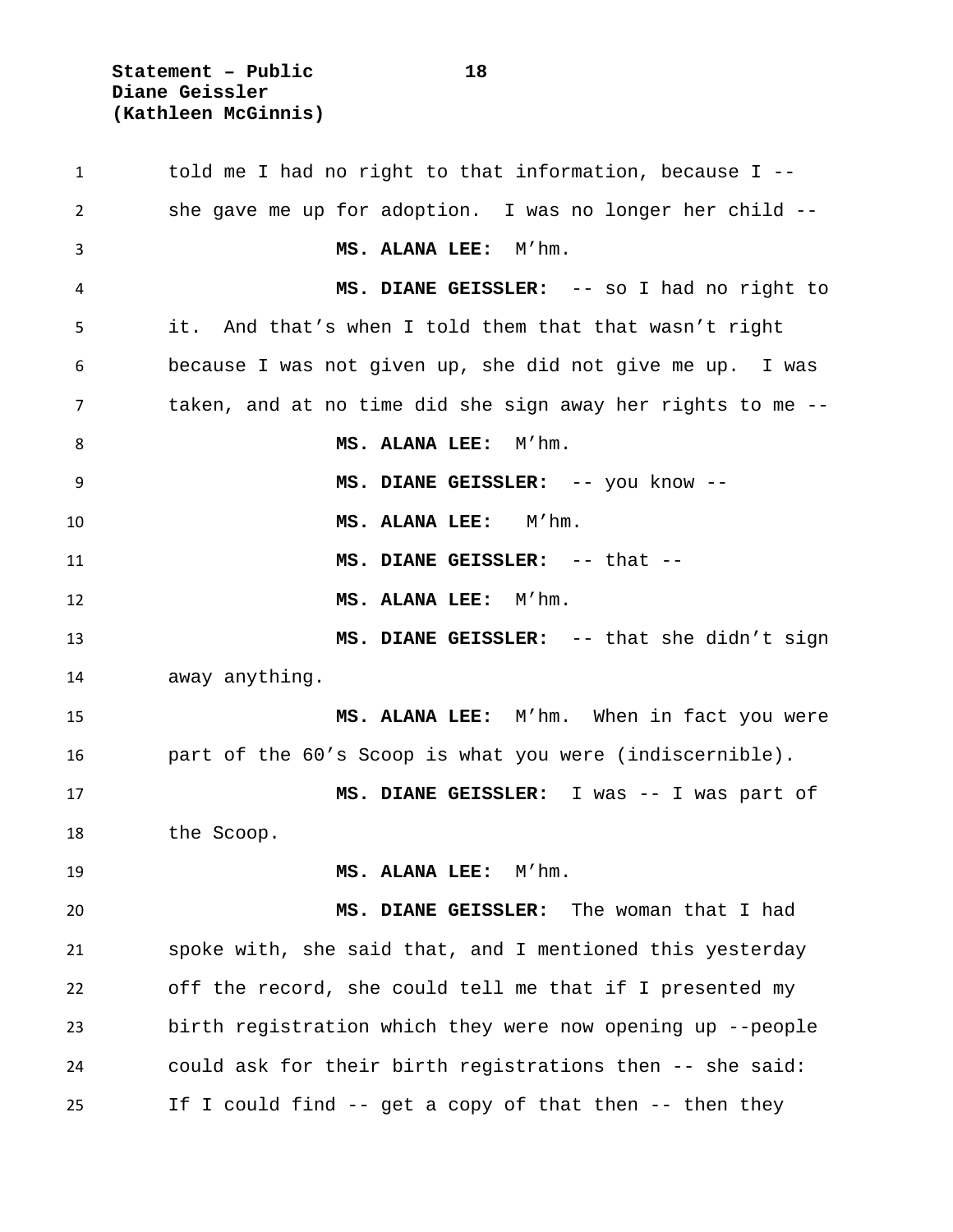**Statement – Public 19 Diane Geissler (Kathleen McGinnis)**

 might accept that instead of the birth certificate. **MS. ALANA LEE:** M'hm. **MS. DIANE GEISSLER:** And I did I -- I applied for her -- my birth registration and that piece of paper -- how do you explain it, my mother's writing, her handwriting -- **MS. ALANA LEE:** M'hm. **MS. DIANE GEISSLER:** -- her signature. This was a part of her that I was finally given. That's something I will cherish forever. She filled it out, she signed it. I finally had a piece of her, something I never had before and I sent a copy of it in and they did send me her -- the medical examiner's report and finally 2014 from '63 to 2014, I finally had a piece of my mother. Part of her, a description. **MS. ALANA LEE:** M'hm. **MS. DIANE GEISSLER:** Yes, a very gruesome description but a description of how tall she was, how much she weighed, scars, tattoos, piercings. There, finally a piece that I could say my mother was this tall and she weighed this much. Similar to my middle daughter, same height, same weight and I'm thinking, finally, I can put an image  $-$  **MS. ALANA LEE:** M'hm. **MS. DIANE GEISSLER:** -- I mean I can't put a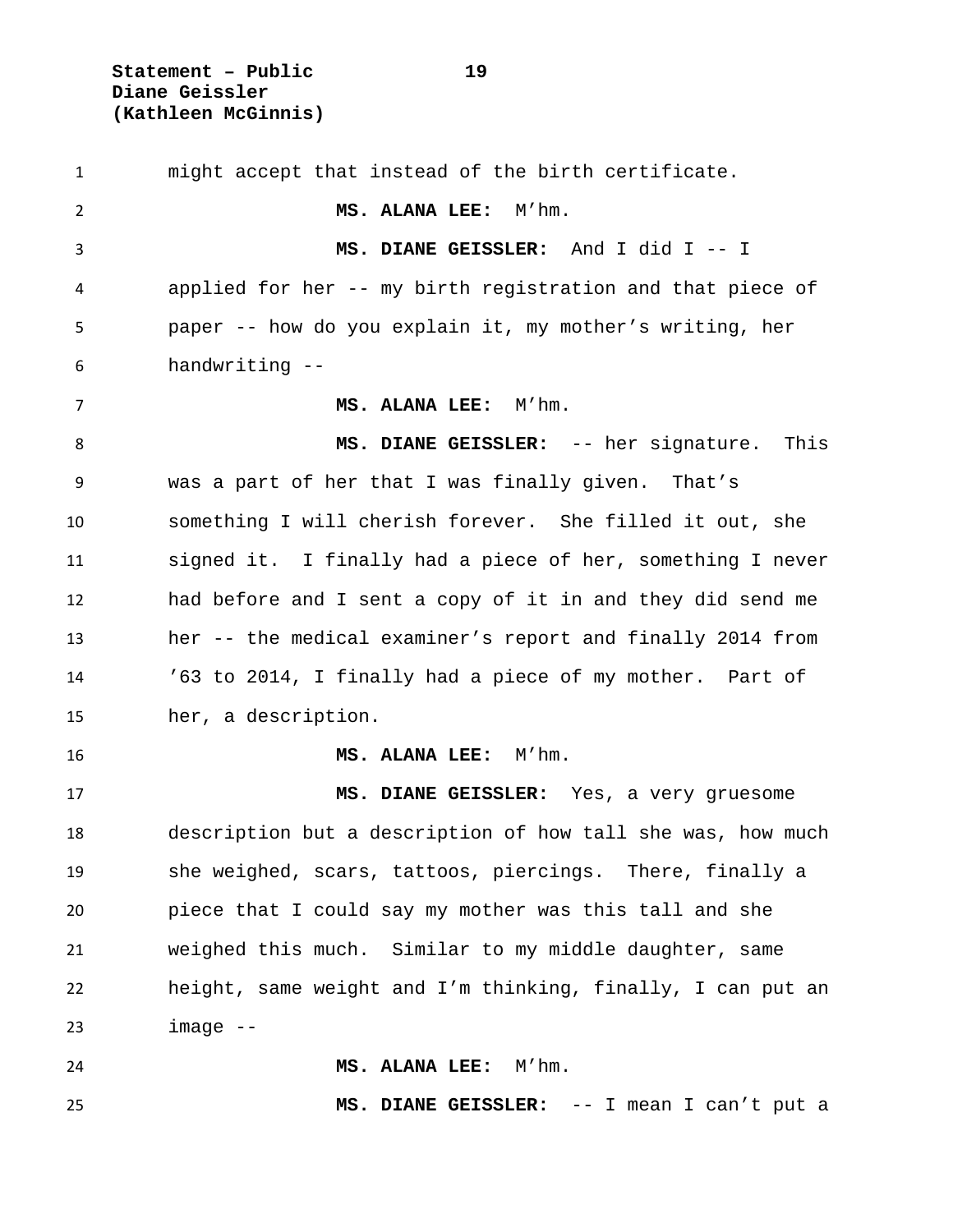**Statement – Public 20 Diane Geissler (Kathleen McGinnis)**

 facial image, but all of a sudden from nothing to -- **MS. ALANA LEE:** M'hm. **MS. DIANE GEISSLER:** -- I can imagine a shape. You know, at the beginning of the Inquiry when they were talking about the red dress and they said: Imagine your loved one, I couldn't. **MS. ALANA LEE:** M'hm. **MS. DIANE GEISSLER:** I can't, I can't imagine her in that dress because I don't know what she looked like. People say that they don't know what this Inquiry -- if it'll be any good. But if these stories aren't even told, how can you stop them. How can you stop another girl, woman, from going through this? How can you stop other children from growing up not knowing? **MS. ALANA LEE:** M'hm. **MS. DIANE GEISSLER:** That's what I want. I don't know if I will ever know the true story. But if they never know part of the story, how can they stop them from happening and that's what I believe in. I believe this Inquiry to help stop this from happening -- **MS. ALANA LEE:** M'hm. **MS. DIANE GEISSLER:** -- from a police looking at a woman and saying: Oh, she's just a drunk Indian, we don't need to find out what happened to her. That's not the legacy my mom is leaving behind.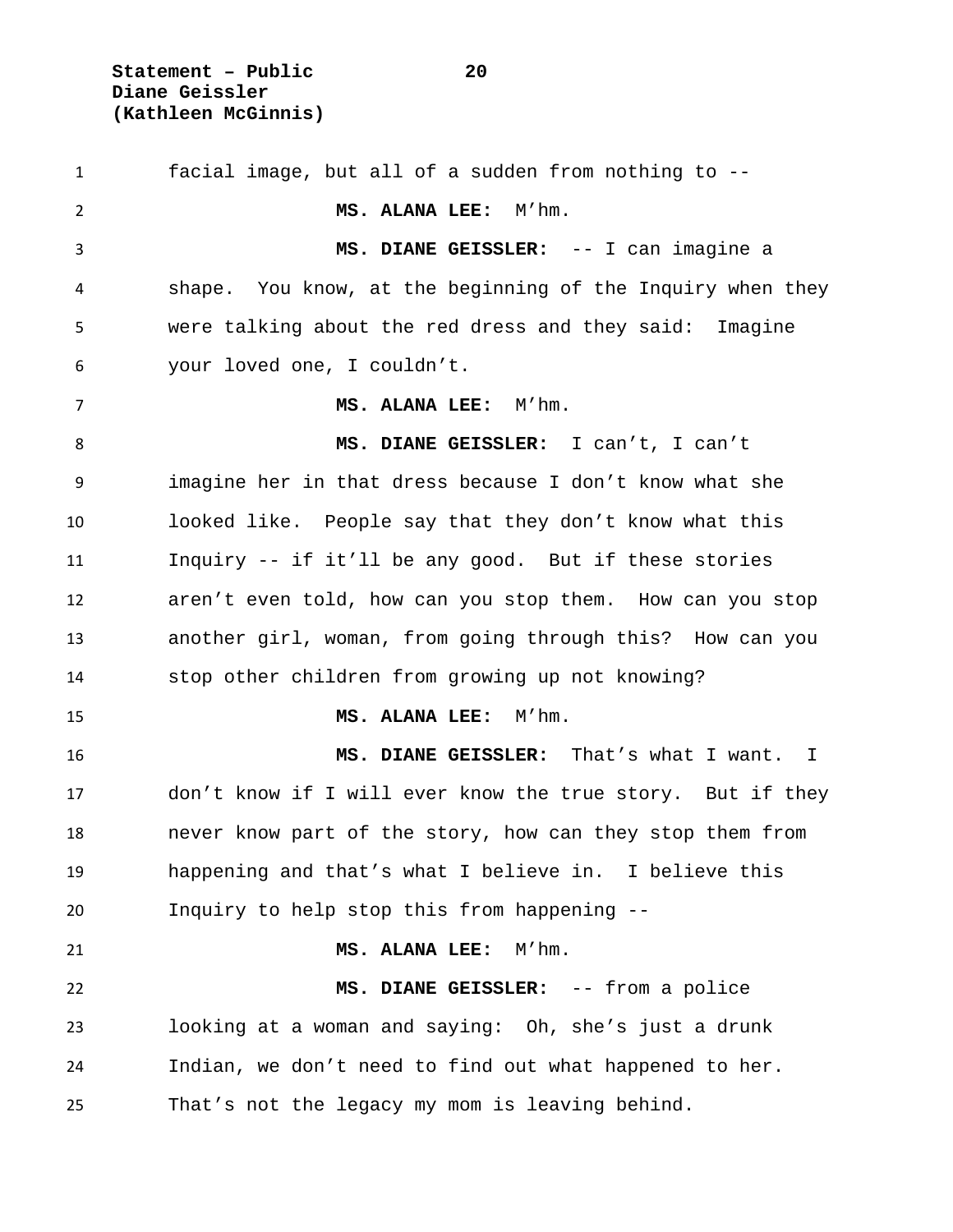**Statement – Public 21 Diane Geissler (Kathleen McGinnis)**

 **MS. ALANA LEE:** M'hm. **MS. DIANE GEISSLER:** She was a woman, she was a mother, she was a sister and an aunt. That's what needs to be left behind from her. This Inquiry has given me my family -- **MS. ALANA LEE:** M'hm. **MS. DIANE GEISSLER:** -- that's what it's done. Those cousins that I sat with yesterday, until this Inquiry I wasn't -- **MS. ALANA LEE:** M'hm. **MS. DIANE GEISSLER:** -- I didn't feel like I was part of the family, that's what this Inquiry has given me, my family. **MS. ALANA LEE:** M'hm. **MS. DIANE GEISSLER:** That's why they would support me and we have to continue. I hope there's an extension -- there's talk that they want to try to get an extension, I hope it's an extension. **MS. ALANA LEE:** M'hm. **MS. DIANE GEISSLER:** Because they need to continue -- **MS. ALANA LEE:** M'hm. **MS. DIANE GEISSLER:** -- giving us our family back. **MS. ALANA LEE:** M'hm.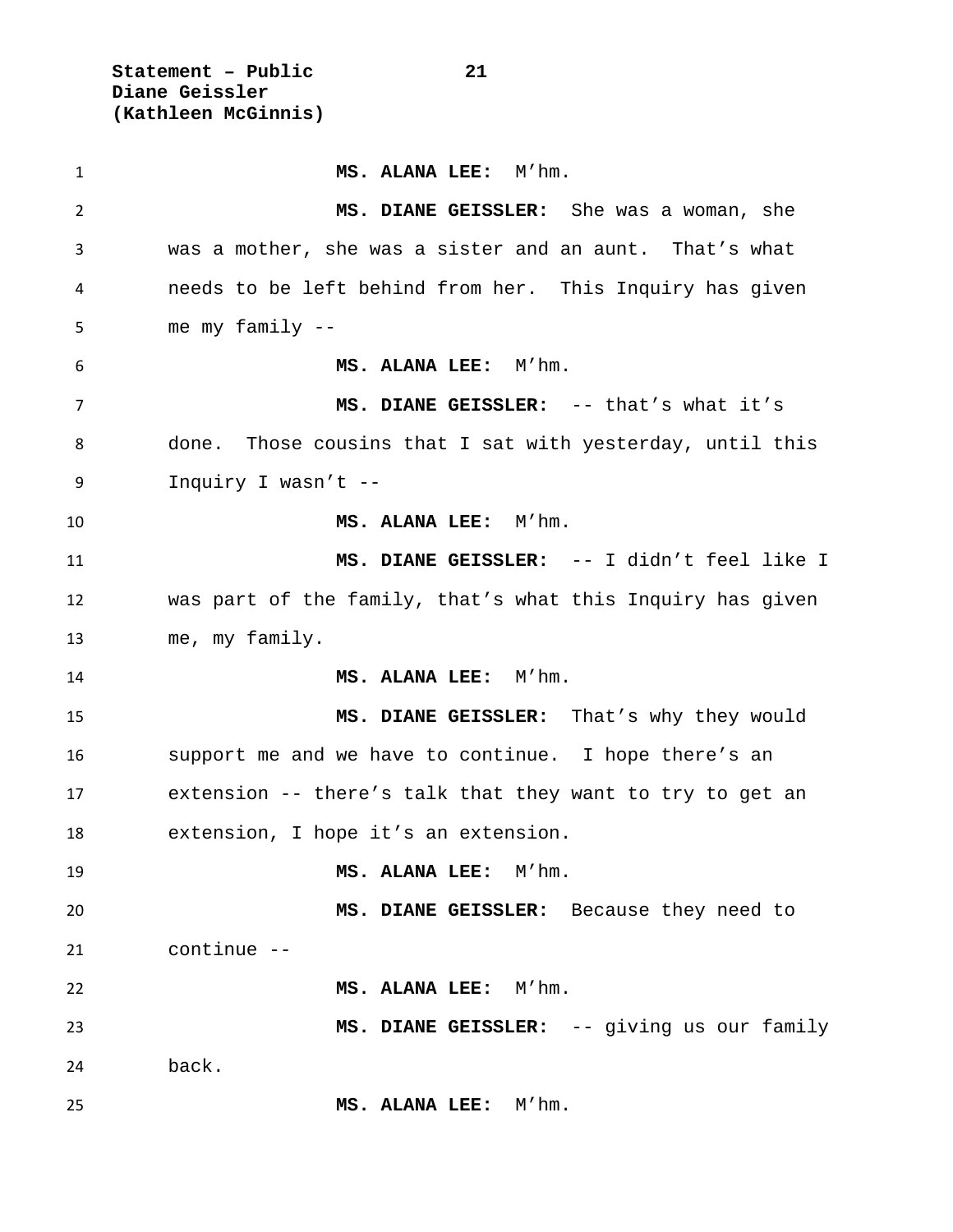**Statement – Public 22 Diane Geissler (Kathleen McGinnis)**

 **MS. DIANE GEISSLER:** Sorry. **MS. ALANA LEE:** That's all right. Do you have any recommendations? I know you had mentioned some  $4 \quad \text{just --}$  **MS. DIANE GEISSLER:** I think part of -- part of it is that the -- these records should be opened up. **MS. ALANA LEE:** M'hm. 8 MS. DIANE GEISSLER: You know, I wasn't even given the original accident report, it is all whited out. **MS. ALANA LEE:** M'hm. **MS. DIANE GEISSLER:** That's something the family should have been received, without any whiteout on it at all and I'm not given that. So give the information to the family. **MS. ALANA LEE:** M'hm. **MS. DIANE GEISSLER:** Let the family know what's happened to their loved ones. **MS. ALANA LEE:** M'hm. **MS. DIANE GEISSLER:** Yes, it's hard, but it's harder not knowing. The police need to start treating with respect whether it's missing, whether it's death. The families, the investigation, it needs to be done respectfully. Just because traditions are different or -- or you know -- **MS. ALANA LEE:** M'hm.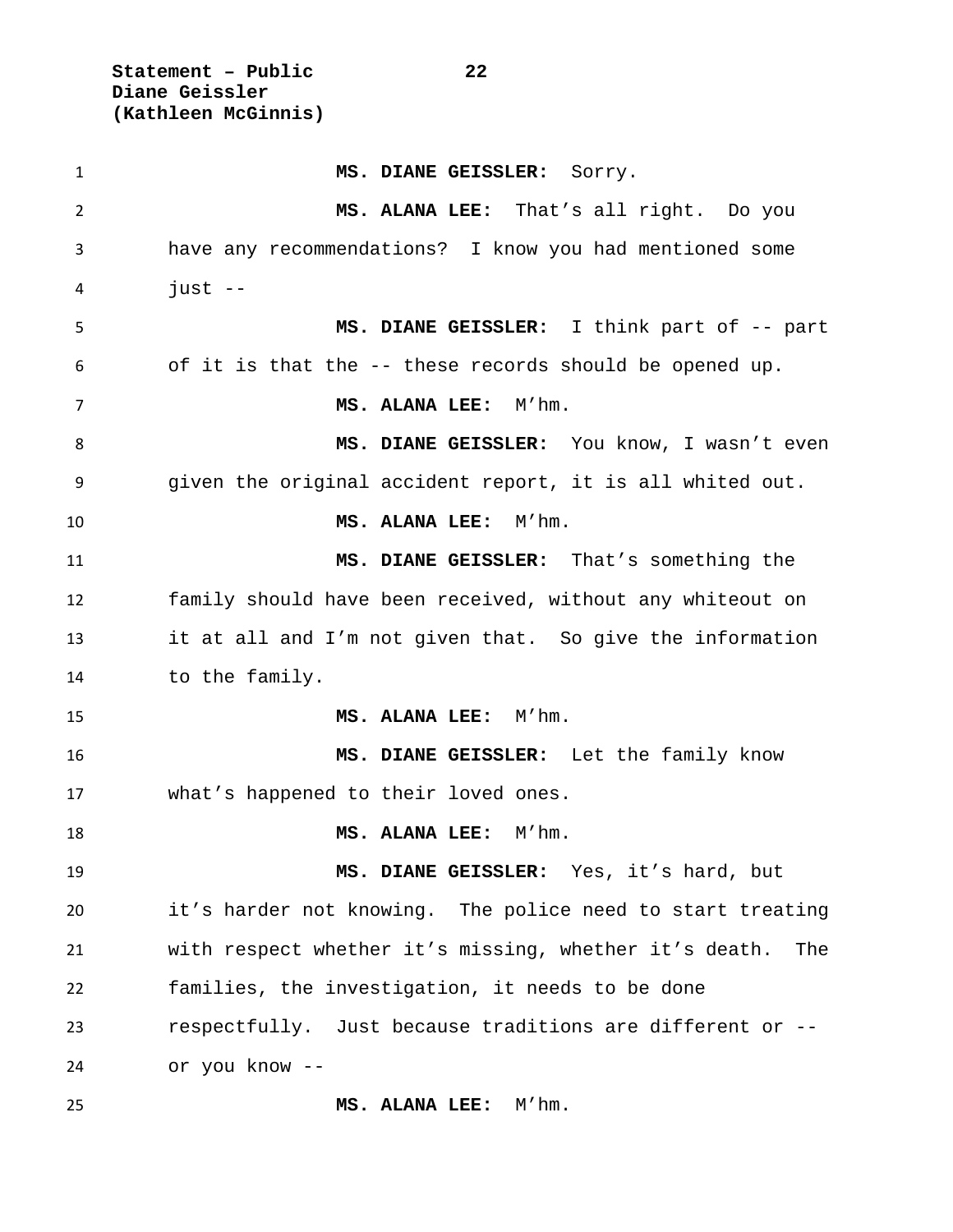**Statement – Public 23 Diane Geissler (Kathleen McGinnis)**

 **MS. DIANE GEISSLER:** -- it's hard what I'm trying to say because I was not lived in the culture because there is traditions, there is -- police should be respecting that. **MS. ALANA LEE:** M'hm. **MS. DIANE GEISSLER:** When they go into these communities to talk to the families, they need to know that there may be traditions that they need to follow. There need -- you know what I'm -- and to respect the families themselves when the families say -- **MS. ALANA LEE:** (Indiscernible). **MS. DIANE GEISSLER:** -- you know. **MS. ALANA LEE:** Yeah. **MS. DIANE GEISSLER:** They need to be taught, especially if they're policing in areas that have traditional reserves -- **MS. ALANA LEE:** M'hm. **MS. DIANE GEISSLER:** -- and people, they need to learn how to treat and police in those areas. I know a lot of reserves are having their own police force now, but there are so many that like, live in the cities. **MS. ALANA LEE:** M'hm. **MS. DIANE GEISSLER:** Just because we live in the cities, doesn't mean that we're not *Anishinaabe.* **MS. ALANA LEE:** M'hm.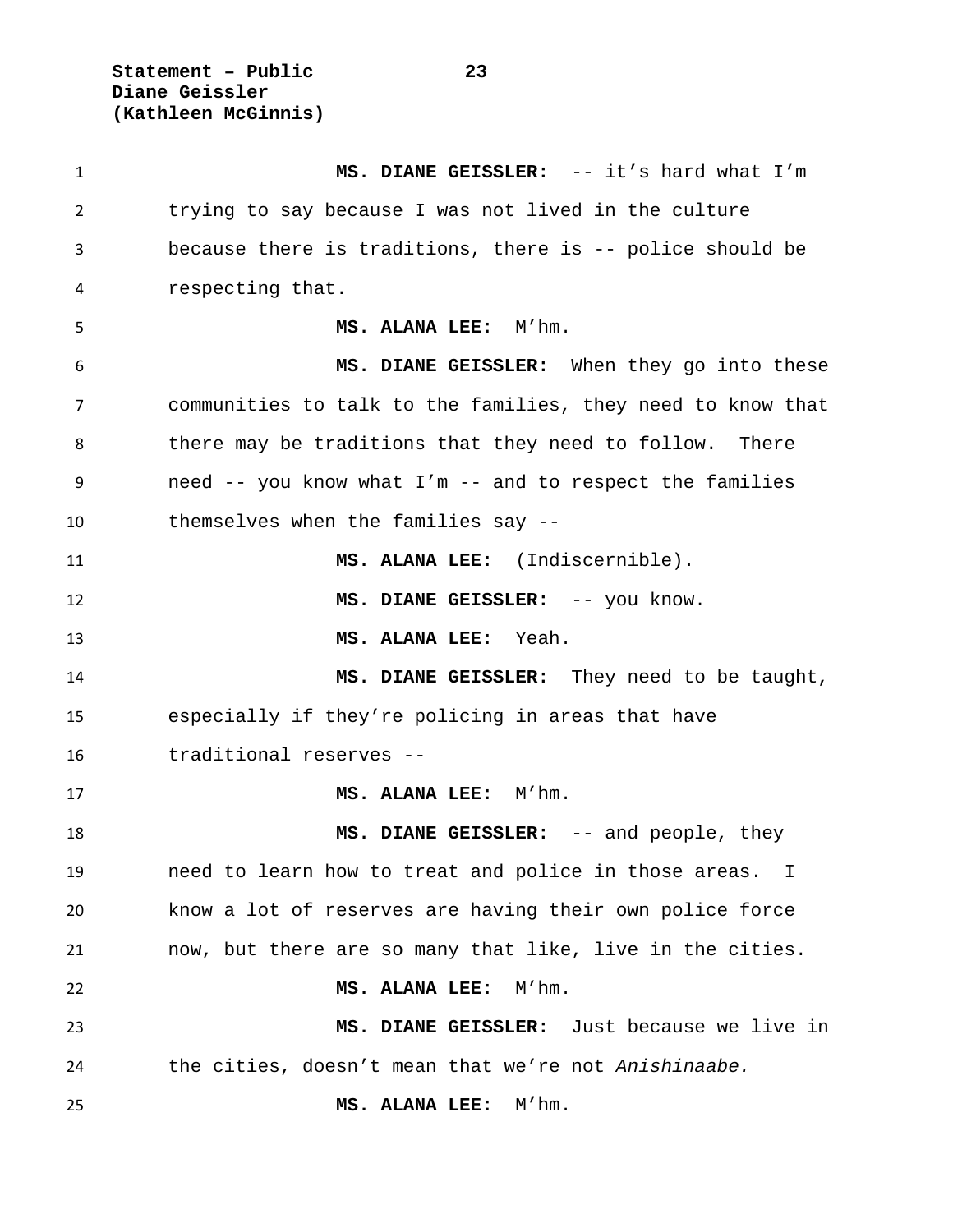**Statement – Public 24 Diane Geissler (Kathleen McGinnis)**

 **MS. DIANE GEISSLER:** And you know, so they need to start learning. **MS. ALANA LEE:** M'hm. **MS. DIANE GEISSLER:** When you think of the other cultures, and you think of Muslim and that, they treat them with respect -- **MS. ALANA LEE:** M'hm. **MS. DIANE GEISSLER:** -- and they -- you know, they don't -- and -- and that's what they need to do with us, they need to treat us with respect. **MS. ALANA LEE:** M'hm. **MS. DIANE GEISSLER:** And that's what I hope this -- this Inquiry does, it needs to bring teaching. **MS. ALANA LEE:** M'hm. **MS. DIANE GEISSLER:** We're part of Canada. **MS. ALANA LEE:** M'hm. **MS. DIANE GEISSLER:** And that needs to be acknowledged and not -- not just acknowledged but actually part of -- **MS. ALANA LEE:** M'hm. **MS. DIANE GEISSLER:** -- part of their laws, part of their, you know. **MS. ALANA LEE:** M'hm. **MS. DIANE GEISSLER:** I think that's it, I'm not sure.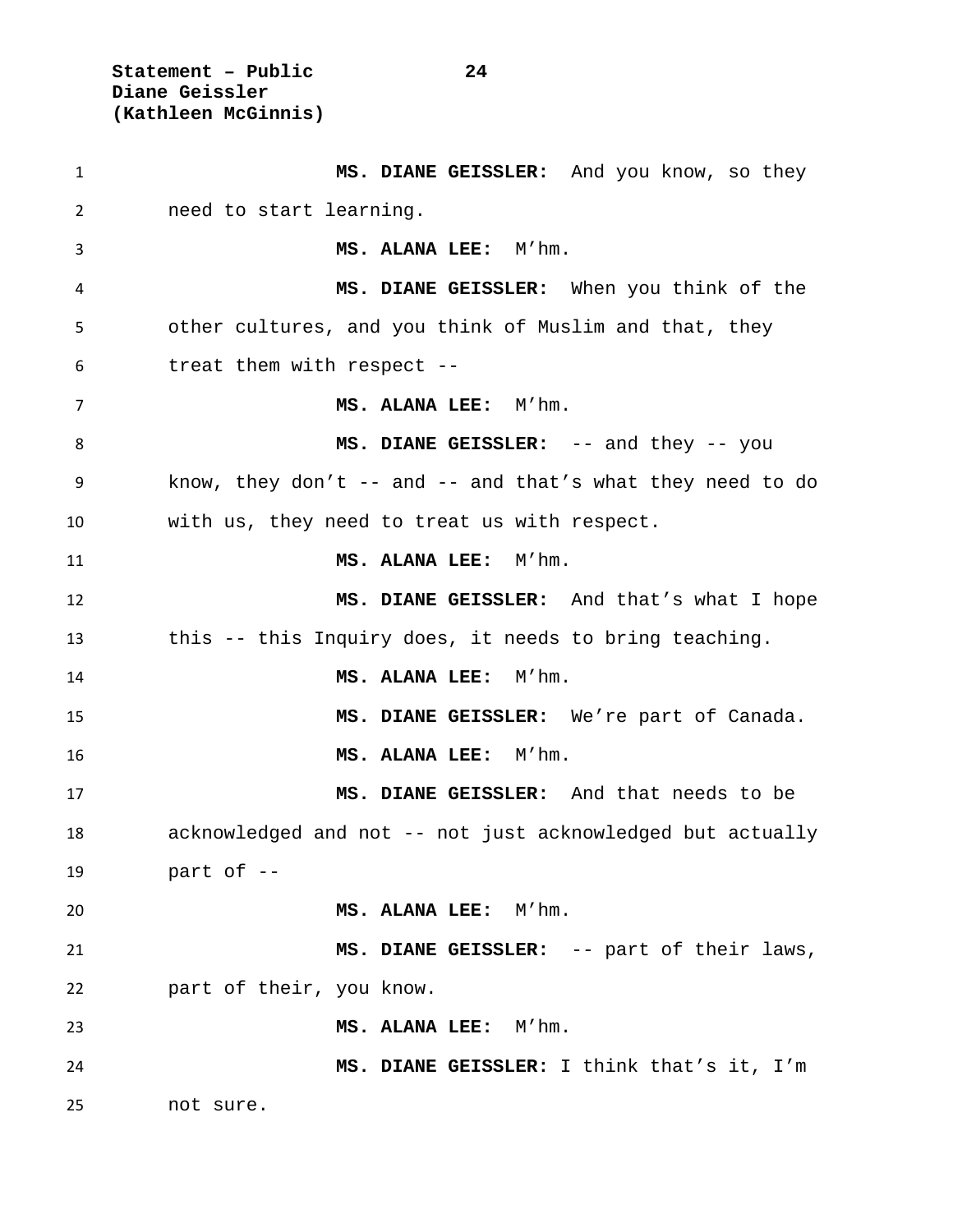**Statement – Public 25 Diane Geissler (Kathleen McGinnis)**

 **MS. ALANA LEE:** Is there anything else you'd like to add, I see that you're writing some notes. **MR. WOLF GEISSLER:** I -- I know she wanted to (indiscernible) notes on the anomalies as to why if somebody would have looked at that accident report they would have said: There's something not right here. **MS. ALANA LEE:** M'hm. **MR. WOLF GEISSLER:** And one of them, I will -- I made a -- kind of a list here. The fact that she didn't have a backpack, do you want to comment on that? Because the family had -- **MS. DIANE GEISSLER:** She was hitchhiking from Thunder Bay to B.C. and like I said, her possessions, I mean -- **MS. ALANA LEE:** M'hm. **MS. DIANE GEISSLER:** -- where's her backpack, where's her -- **MS. ALANA LEE:** Shoes. **MS. DIANE GEISSLER:** -- where's her shoes, you know, where's her -- yet, they found her ID. **MS. ALANA LEE:** M'hm. **MS. DIANE GEISSLER:** And her ID had her name and address here in Thunder Bay. **MR. WOLF GEISSLER:** And yet what did they do?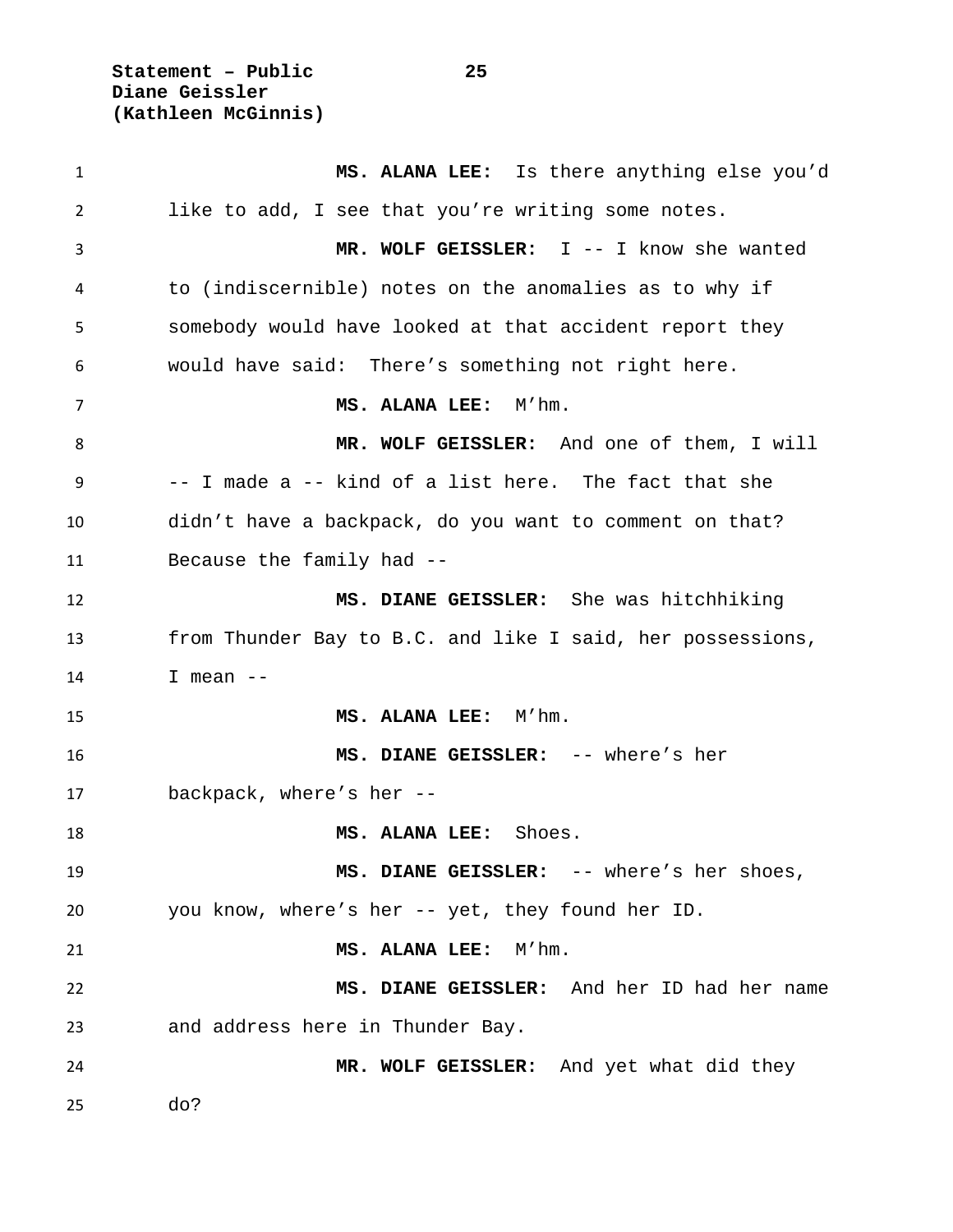**Statement – Public 26 Diane Geissler (Kathleen McGinnis)**

 **MS. DIANE GEISSLER:** And yet, there's a statement in that -- that paperwork saying that and I -- it doesn't say who the people were -- **MR. WOLF GEISSLER:** They were trying to ID her; right? **MS. DIANE GEISSLER:** Saying they're trying to ID her and they have an alias name for her, but where did that come from? Like, it's totally out of left -- why would you even look for an alias when you already have her ID? **MS. ALANA LEE:** M'hm. **MS. DIANE GEISSLER:** And the family has confirmed her ID, but then all of a sudden, they find an alias and this person -- one statement in there says: We - - you know, it said we and then a blacked out name confirmed that this person was also known as and it gives an alias name. Well, why would you -- where did that come from? It's not even explained. It's just kind of thrown in as part of the -- why were they looking for an alias when they had her ID and had -- and had already contacted the family and the family confirmed her ID. **MS. ALANA LEE:** M'hm. And so the documentation that you're speaking of right now, I just want to make it clear for the record, that you did already put this -- this information has already been shared with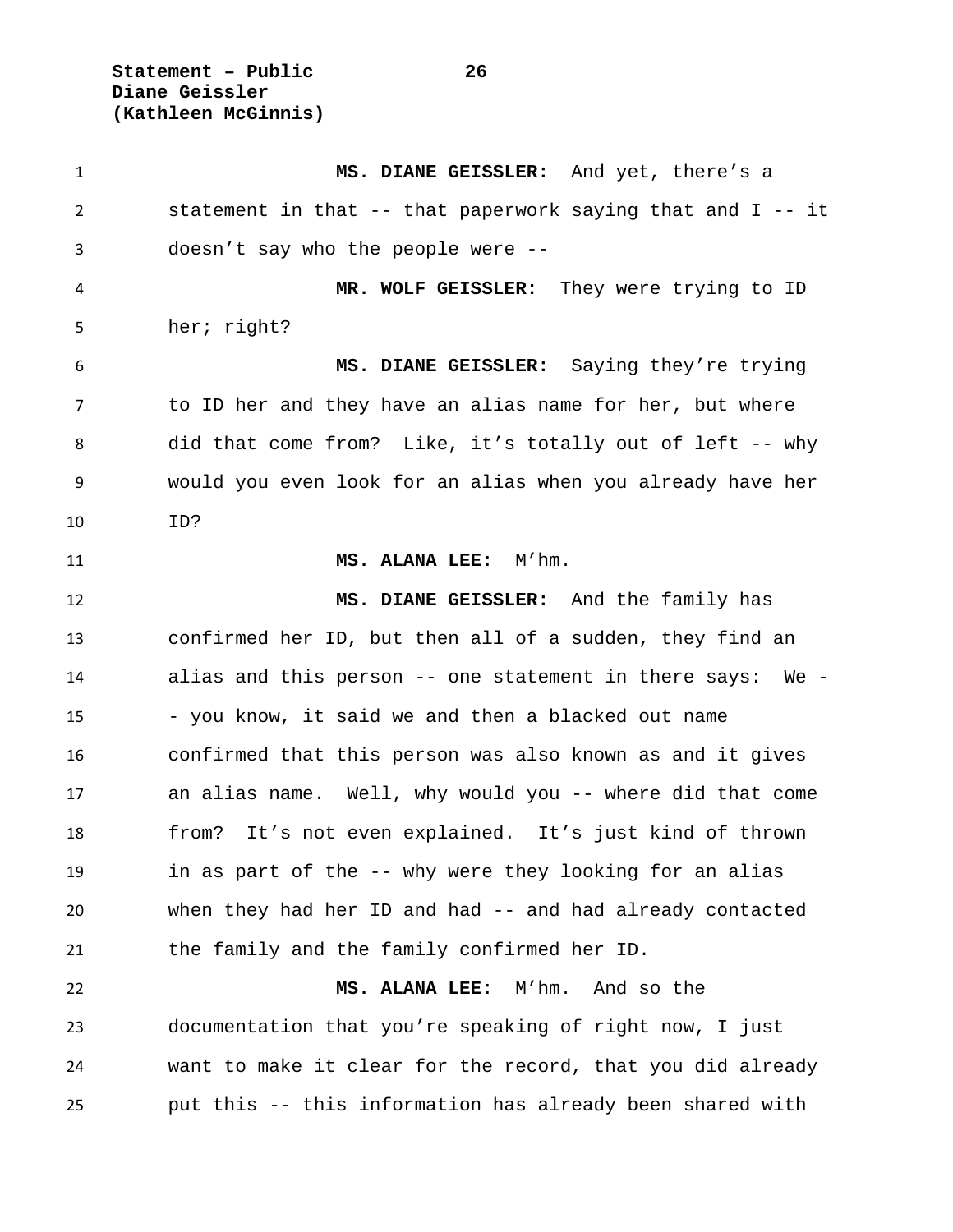**Statement – Public 27 Diane Geissler (Kathleen McGinnis)**

the Inquiry.

 **MS. DIANE GEISSLER:** Yes, I gave -- I gave -- I gave the full medical examiners report -- **MS. ALANA LEE:** Okay. **MS. DIANE GEISSLER:** -- to Jennifer Cox 6 (ph)  $--$  **MS. ALANA LEE:** Okay. So -- **MS. DIANE GEISSLER:** -- who -- **MS. ALANA LEE:** -- legal. **MS. DIANE GEISSLER:** Yeah, who -- who photocopied it -- **MS. ALANA LEE:** Okay. **MS. DIANE GEISSLER:** -- and gave me back my originals. **MS. ALANA LEE:** Okay. **MS. DIANE GEISSLER:** And she gave copies to both Commissioners. **MS. ALANA LEE:** Okay, okay. And so that was the only documentation that you provided -- not the only but that was medical report and -- **MR. WOLF GEISSLER:** Police report, statements. **MS. DIANE GEISSLER:** Police, the -- that -- **MR. WOLF GEISSLER:** The summaries, that was all that stuff, eh?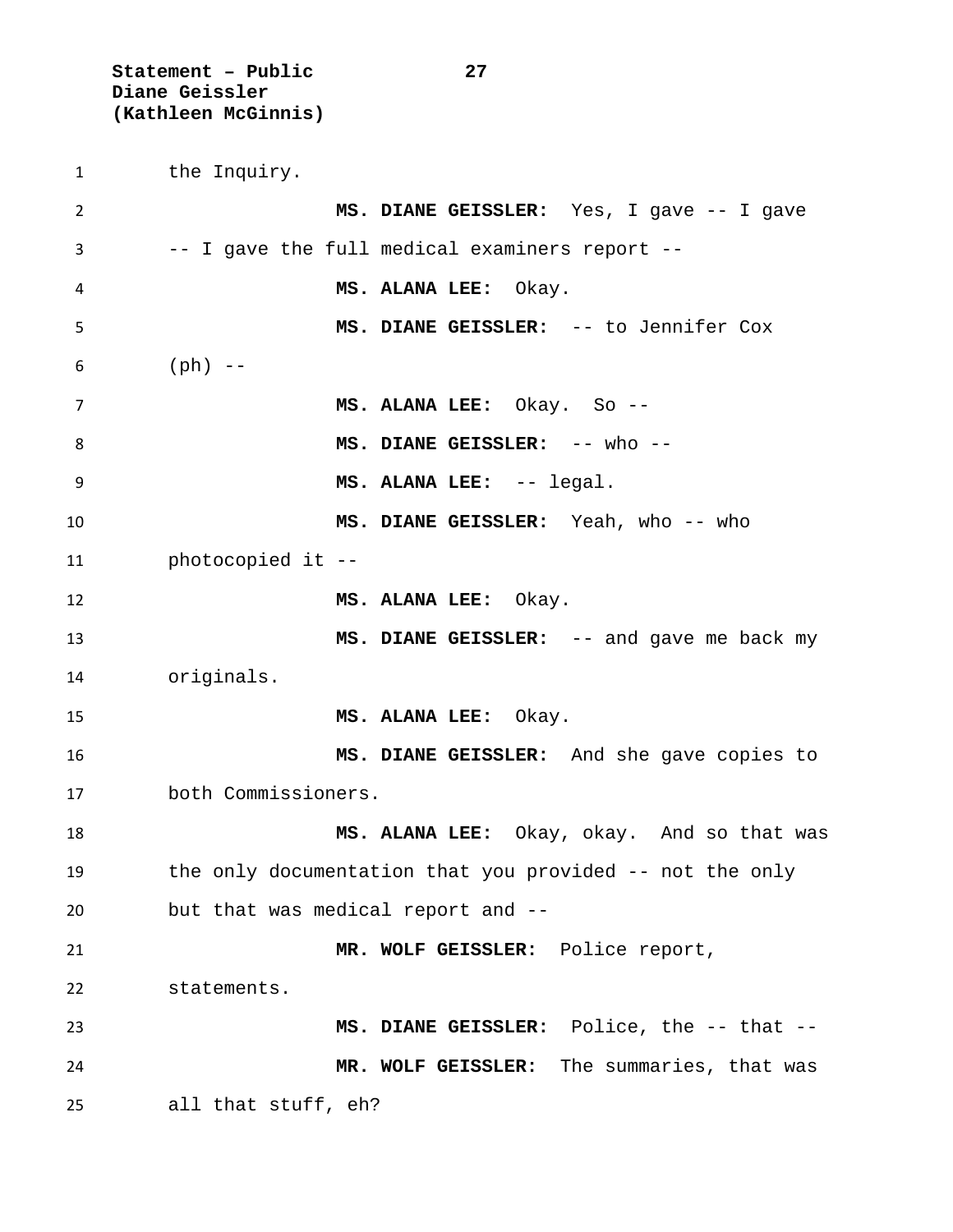**Statement – Public 28 Diane Geissler (Kathleen McGinnis)**

 **MS. DIANE GEISSLER:** -- that was all in that 2 and  $-$  **MS. ALANA LEE:** Okay. **MS. DIANE GEISSLER:** -- I also provided my birth registration -- **MS. ALANA LEE:** Okay. **MS. DIANE GEISSLER:** -- the letters from Children and Family Services. **MR. WOLF GEISSLER:** Your adoption order. **MS. DIANE GEISSLER:** My adoption order. **MS. ALANA LEE:** M'hm. **MS. DIANE GEISSLER:** So I provided all of that. **MS. ALANA LEE:** Okay. **MS. DIANE GEISSLER:** I also had documentation on both my aunts -- **MS. ALANA LEE:** M'hm. **MS. DIANE GEISSLER:** -- so I also provided that documentation, what I had from both of their -- **MS. ALANA LEE:** Okay. **MS. DIANE GEISSLER:** -- from those -- what's, you know -- **MS. ALANA LEE:** Okay. **MS. DIANE GEISSLER:** -- their cases, I guess.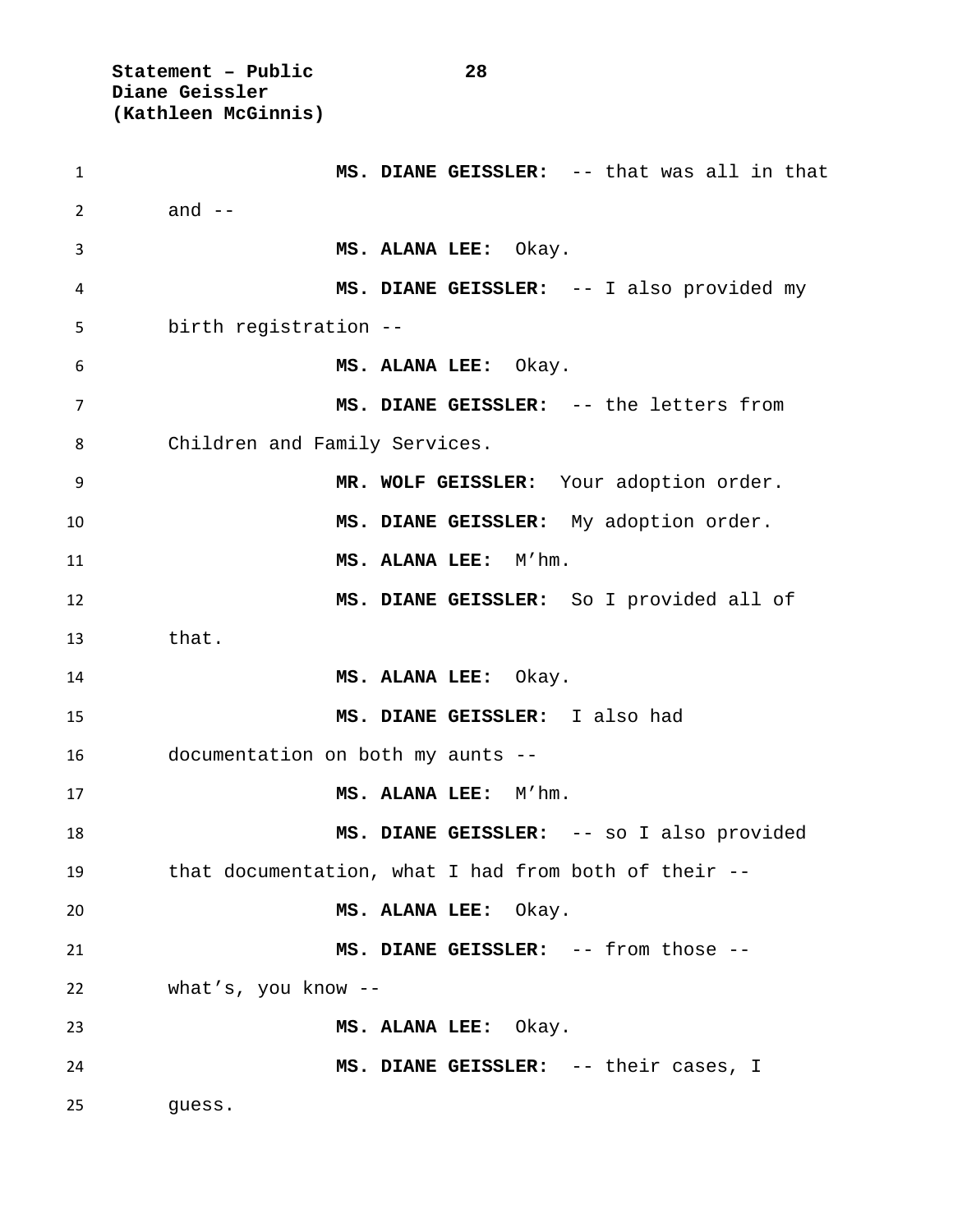**Statement – Public 29 Diane Geissler (Kathleen McGinnis)**

 **MS. ALANA LEE:** M'hm. **MR. WOLF GEISSLER:** You were going to comment on the -- the -- the fact that the people have stopped were all males and then -- **MS. DIANE GEISSLER:** M'hm. From what I can understand in -- in this statement, yeah, that -- that was part of it is when the first person who stopped, it was a male. **MS. ALANA LEE:** M'hm. **MS. DIANE GEISSLER:** And he's the one who said when he stopped and talked to her, she didn't appear drunk and he couldn't smell alcohol on her but she appeared agitated. **MS. ALANA LEE:** M'hm. **MS. DIANE GEISSLER:** And then the truck driver who they thought clipped her was a male -- **MS. ALANA LEE:** M'hm. **MS. DIANE GEISSLER:** -- and again, she wouldn't -- when he tried to talk to her she flagged down the next person -- **MS. ALANA LEE:** M'hm. **MS. DIANE GEISSLER:** -- and then he got out, she flagged down the next person, and when he got out she went back on the road to flag down another vehicle and they couldn't keep her off the road.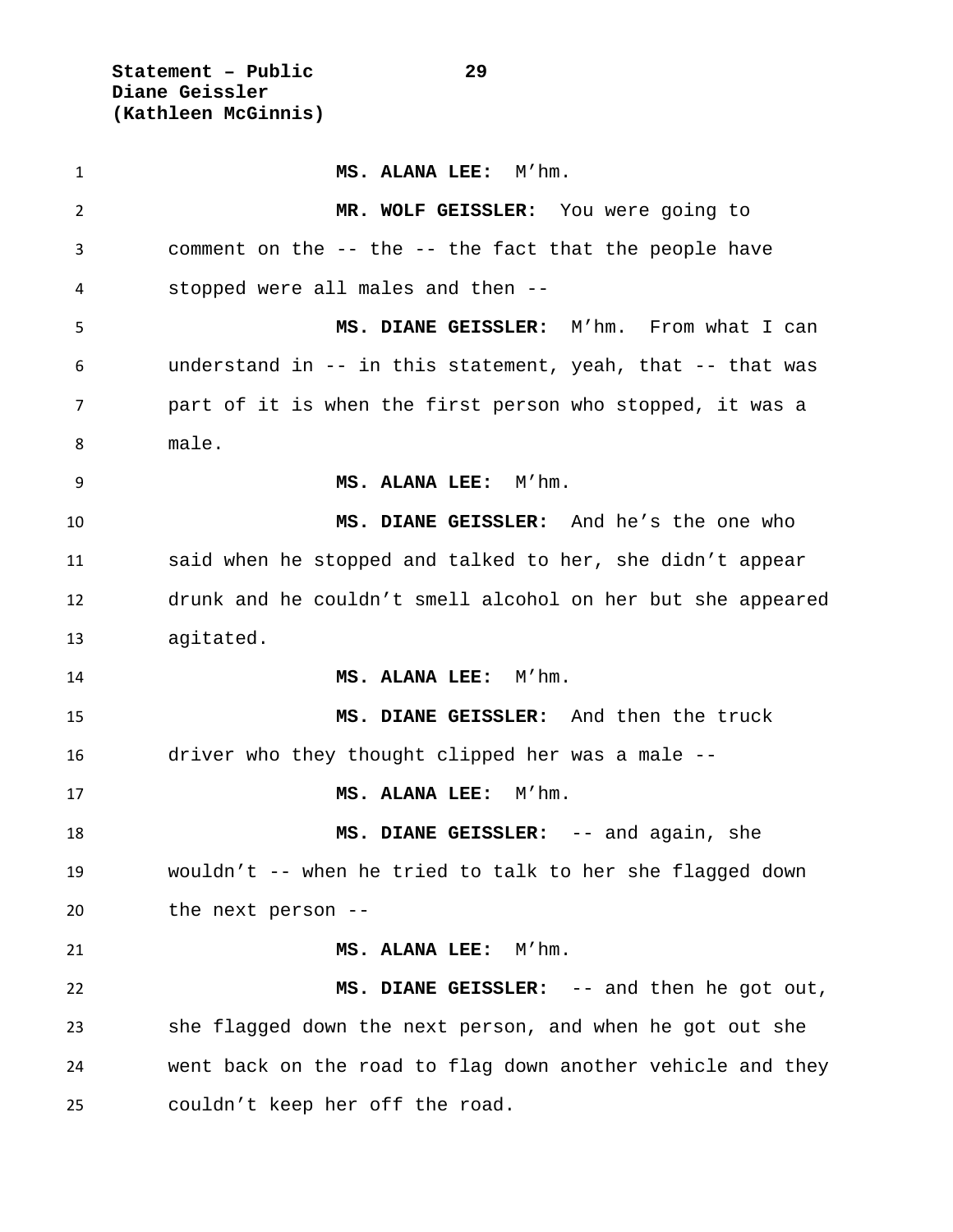**Statement – Public 30 Diane Geissler (Kathleen McGinnis)**

 **MS. ALANA LEE:** M'hm. **MS. DIANE GEISSLER:** And it was the fifth vehicle I think, that struck her. **MS. ALANA LEE:** What do you think that means? What does that mean to you? **MS. DIANE GEISSLER:** To me, when a woman is agitated and refused to accept help from a male -- 8 MS. ALANA LEE: M'hm. **MS. DIANE GEISSLER:** -- to me, that's assault. **MS. ALANA LEE:** M'hm. **MS. DIANE GEISSLER:** She's afraid of the males. **MS. ALANA LEE:** M'hm. **MS. DIANE GEISSLER:** She doesn't trust them. No shoes and no jacket on. **MS. ALANA LEE:** M'hm. **MS. DIANE GEISSLER:** And not letting these men near her. **MS. ALANA LEE:** M'hm. M'hm. **MS. DIANE GEISSLER:** I mean it doesn't say it, there was no rape examination done. **MS. ALANA LEE:** M'hm. **MS. DIANE GEISSLER:** Part of it is the condition.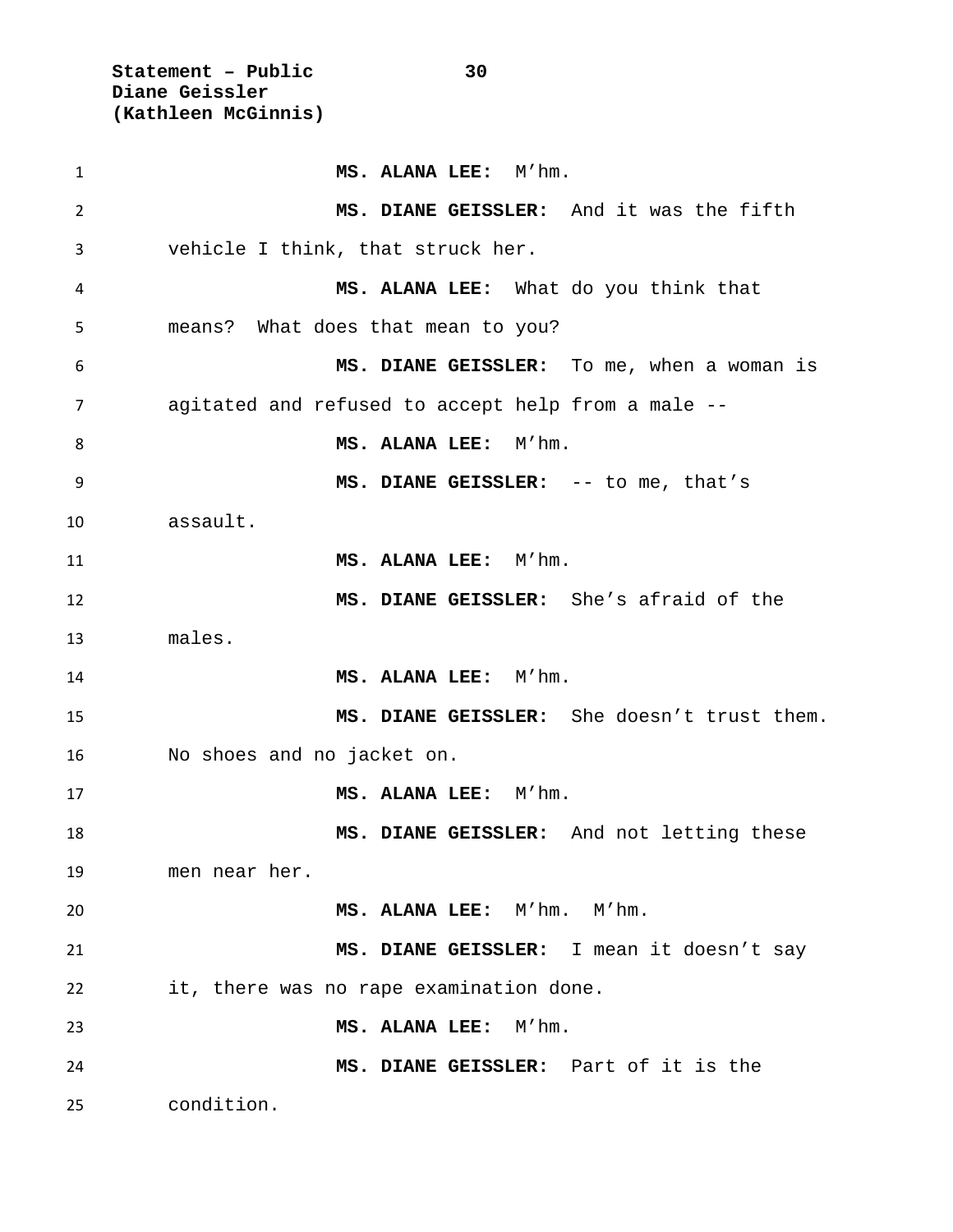**Statement – Public 31 Diane Geissler (Kathleen McGinnis)**

 **MR. WOLF GEISSLER:** You wanted to comment -- okay, you wanted to comment on -- **MS. DIANE GEISSLER:** When the vehicle struck her, he admits to saying -- seeing the vehicles stopped on the side of the road. But he said: But I didn't see her 'cause she was in dark clothing. He struck her in the right-hand lane of the highway going 100 kilometers an hour. **MS. ALANA LEE:** M'hm. **MS. DIANE GEISSLER:** He never even slowed down for the vehicles that he saw on the side of the road. **MS. ALANA LEE:** M'hm. M'hm. **MS. DIANE GEISSLER:** If those people were in trouble would you have not at least slowed down -- **MS. ALANA LEE:** M'hm. **MS. DIANE GEISSLER:** -- or moved into the left-hand side of the lane. **MS. ALANA LEE:** M'hm. **MS. DIANE GEISSLER:** He never -- **MR. WOLF GEISSLER:** They said there were hazards, there were -- they all said they had hazards on. **MS. DIANE GEISSLER:** -- but he never slowed. **MS. ALANA LEE:** M'hm. **MS. DIANE GEISSLER:** And he struck her going that hard.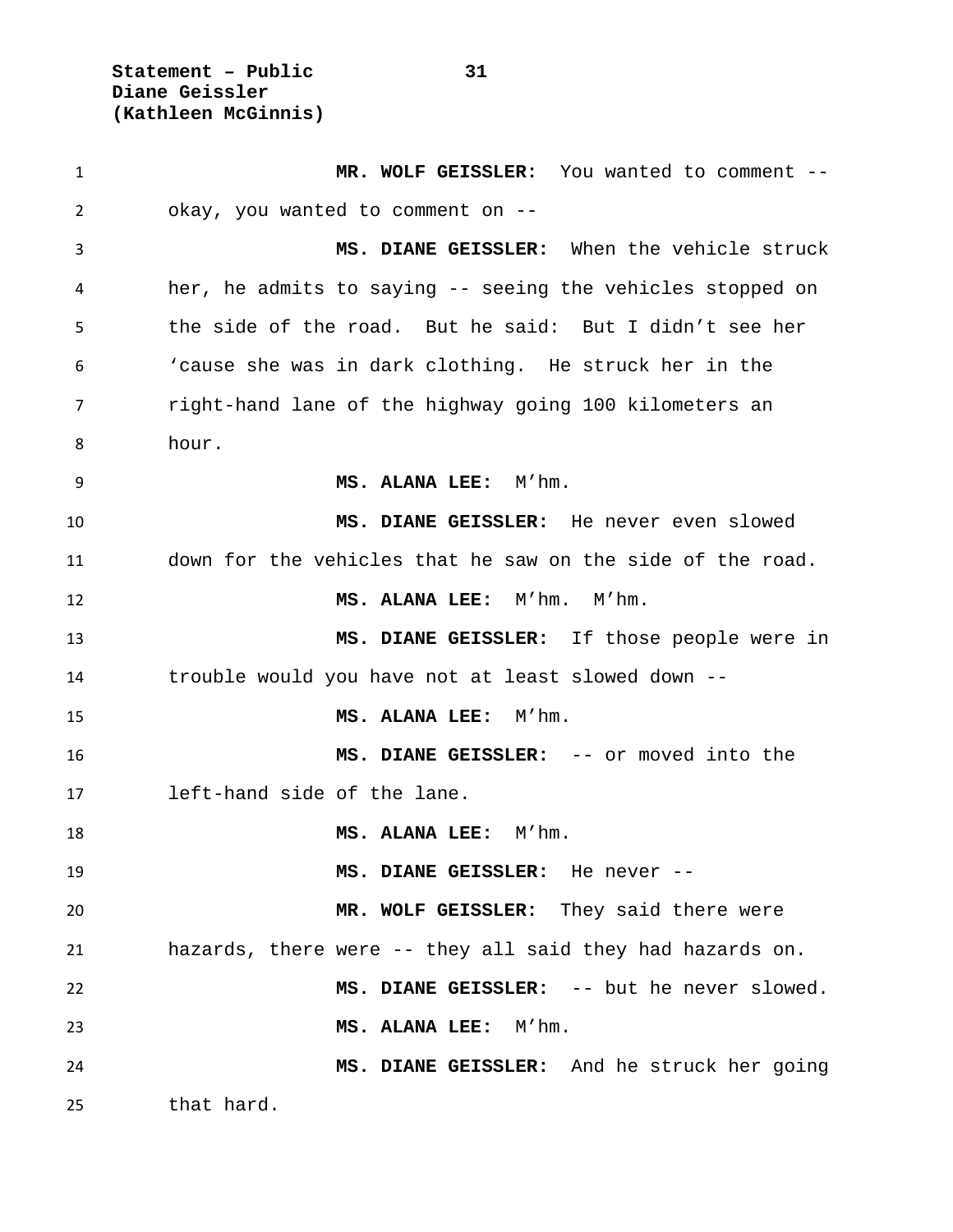**Statement – Public 32 Diane Geissler (Kathleen McGinnis)**

 **MS. ALANA LEE:** M'hm. **MS. DIANE GEISSLER:** So hard that her leg was torn at the hip and landed 150 meters from her body. **MS. ALANA LEE:** M'hm. M'hm. **MS. DIANE GEISSLER:** And no investigation is needed because she was intoxicated. This is a violent death. **MR. WOLF GEISSLER:** Specifically, do you remember what the accident -- the toxicology report said? Was an investigation required: No, and then what was the comment at the top. **MS. DIANE GEISSLER:** I can't remember. **MR. WOLF GEISSLER:** No, it wasn't -- it said: No, intoxicated Native. No investigation required because this was an intoxicated Native. **MS. ALANA LEE:** It said that? **MR. WOLF GEISSLER:** On the -- on the coroner's report. **MS. ALANA LEE:** Wow, and the inquiry has a copy of that? **MR. WOLF GEISSLER:** Yeah, yeah. **MS. ALANA LEE:** Okay. **MS. DIANE GEISSLER:** They identify her as Native. **MR. WOLF GEISSLER:** And there was no charge,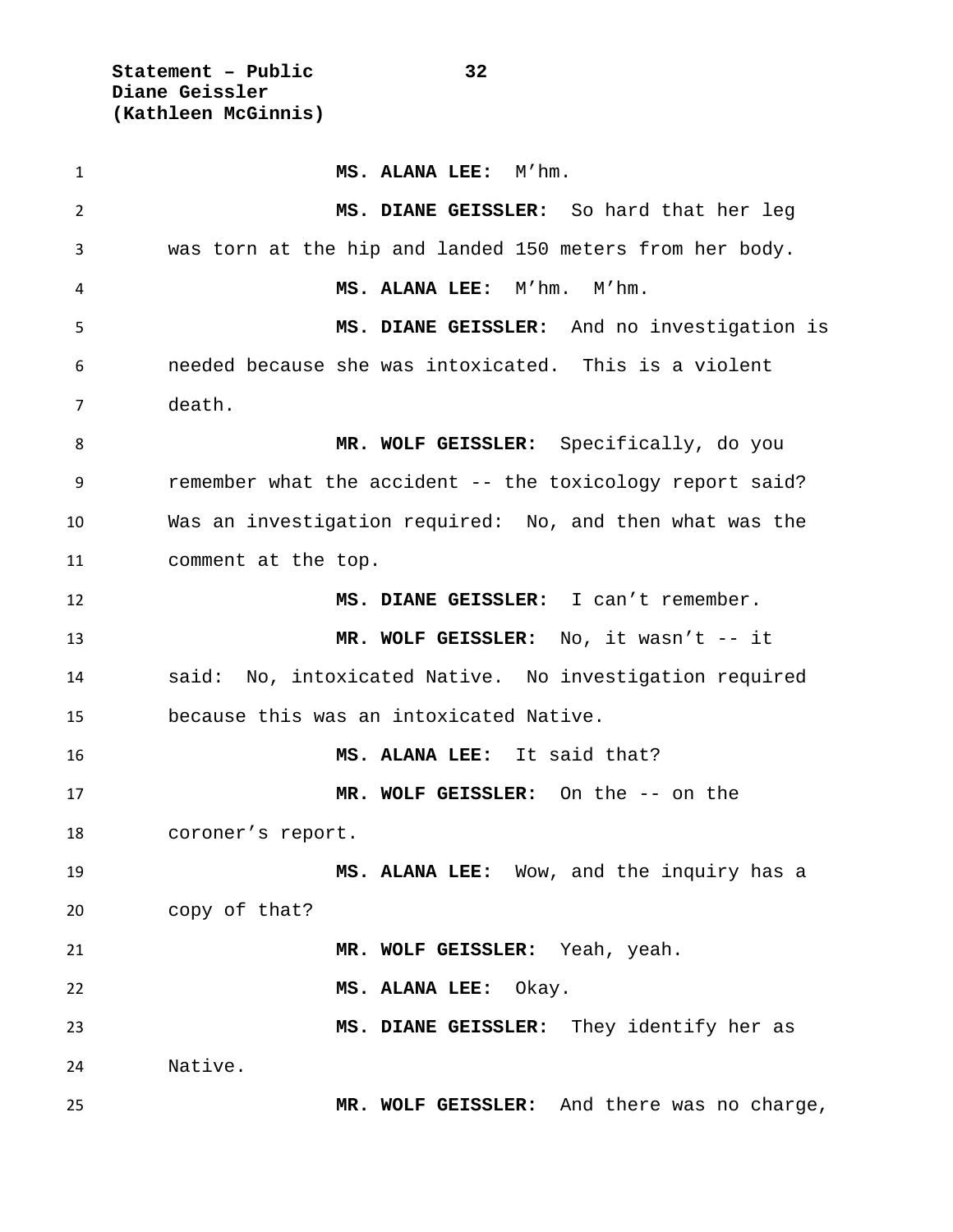**Statement – Public 33 Diane Geissler (Kathleen McGinnis)**

 this guy came blasting through there with all these vehicles with their hazards on at 100 kilometers an hour and they didn't charge him with anything. **MS. DIANE GEISSLER:** Pedestrian at fault. **MS. ALANA LEE:** M'hm. **MS. DIANE GEISSLER:** She at fault. No investigation needed, no further investigation needed. 8 MS. ALANA LEE: M'hm. **MS. DIANE GEISSLER:** I don't know what they blacked out, but what they've given me, had this woman been a white woman -- **MS. ALANA LEE:** M'hm. **MS. DIANE GEISSLER:** -- they would never have ended it this way, ever. **MR. WOLF GEISSLER:** They would've either tried to figure out where she came from, who dropped her off, how she got there. **MS. DIANE GEISSLER:** And those -- there would have been charges. That -- those driver -- that driver would have been charged. **MR. WOLF GEISSLER:** And the truck driver. **MS. DIANE GEISSLER:** And the truck driver. He didn't even report until after she was dead, that he hit -- might have clipped her. And nobody got charged because she was at fault.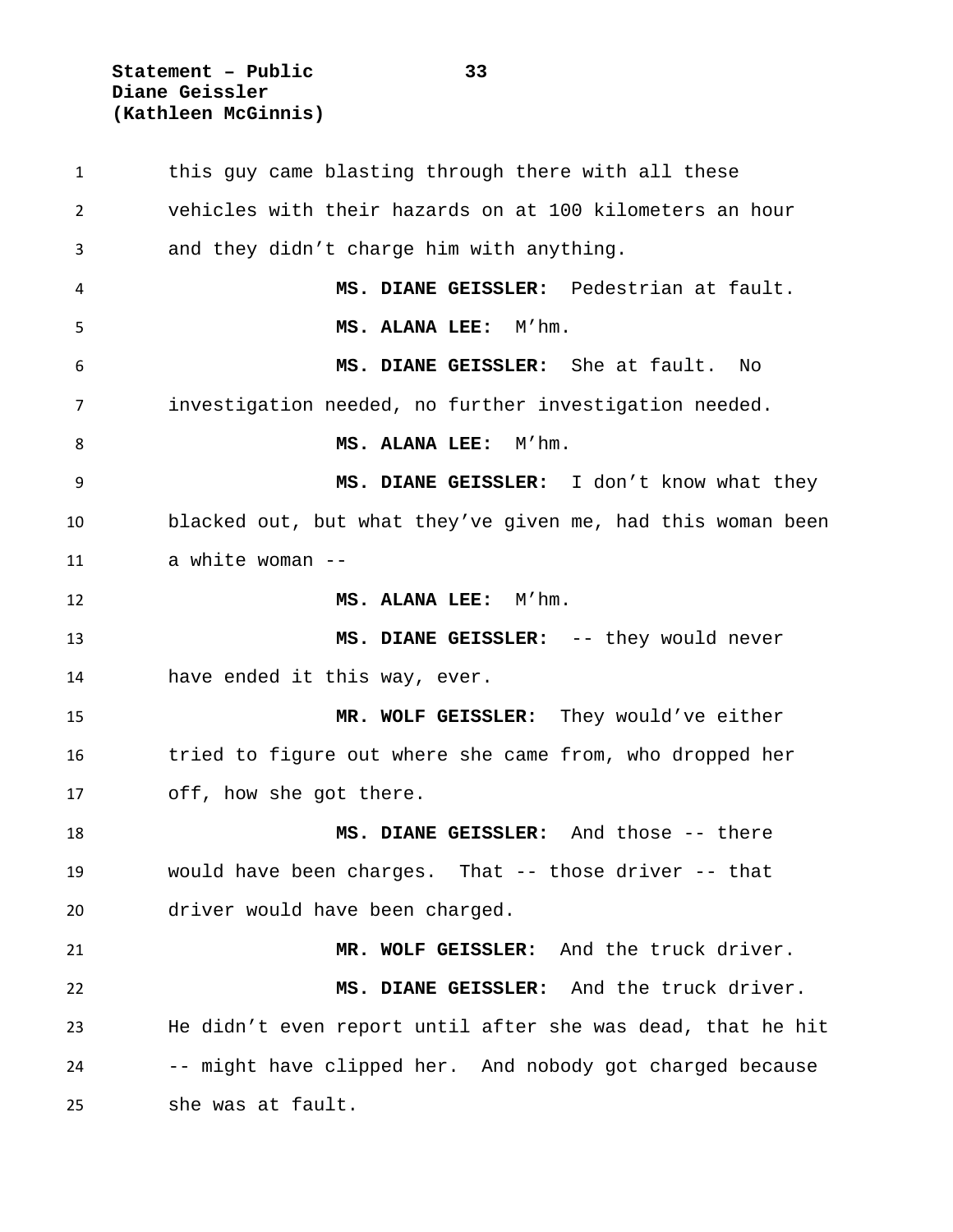**Statement – Public 34 Diane Geissler (Kathleen McGinnis)**

 **MS. ALANA LEE:** You had mentioned earlier 2 that the inquiry has -- has -- in -- in a part that this process has helped you to get -- get your family back. What -- what else would you like to see from the inquiry? I know you've provided information but is there anything that you would like? I don't know if there's any way we can help assist with further information or anything like that. I know you probably had already had a conversation with legal but is there anything else that you would request and like to see? **MS. DIANE GEISSLER:** I want an apology. **MS. ALANA LEE:** M'hm. **MS. DIANE GEISSLER:** From that police force. **MS. ALANA LEE:** M'hm. Do you know what police force it was? **MS. DIANE GEISSLER:** The RCMP. **MR. WOLF GEISSLER:** Calgary. **MS. DIANE GEISSLER:** Calgary. **MR. WOLF GEISSLER:** Yeah. **MS. ALANA LEE:** Calgary RCMP? **MS. DIANE GEISSLER:** No. **MR. WOLF GEISSLER:** No, it was the town next door. **MS. DIANE GEISSLER:** The town next door, Strath something or other, it lists it but an apology.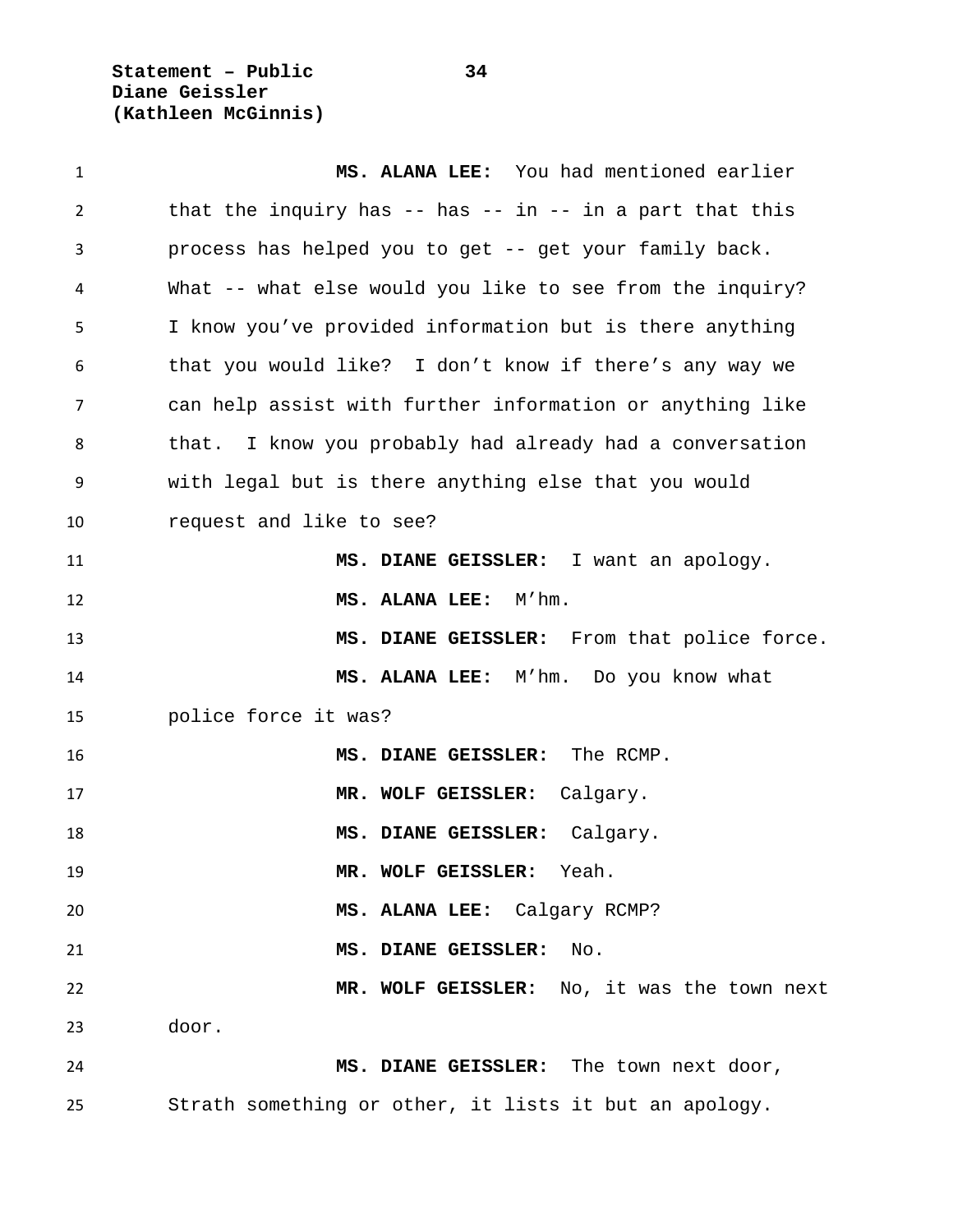**Statement – Public 35 Diane Geissler (Kathleen McGinnis)**

 **MS. ALANA LEE:** M'hm. **MS. DIANE GEISSLER:** An apology from the medical examiner's office. **MS. ALANA LEE:** M'hm. **MS. DIANE GEISSLER:** No investigation needed because she is an intoxicated Native. I want an apology. **MS. ALANA LEE:** M'hm. **MS. DIANE GEISSLER:** Had they done a further investigation would they have found out that she was raped? **MS. ALANA LEE:** M'hm. **MS. DIANE GEISSLER:** Would they have found more abrasions on her? **MS. ALANA LEE:** M'hm. **MS. DIANE GEISSLER:** They say: She's got abrasions all over her body, from being hit. **MS. ALANA LEE:** M'hm. **MS. DIANE GEISSLER:** Somebody needs to look at these discrepancies, dressed for the weather. **MS. ALANA LEE:** M'hm. **MS. DIANE GEISSLER:** But not -- **MS. ALANA LEE:** M'hm. **MS. DIANE GEISSLER:** -- not listed. I mean, even I can see that, if I see and I'm the investigating officer and I mark down oh she's dressed for the weather but then the autopsy comes back, they all get a copy of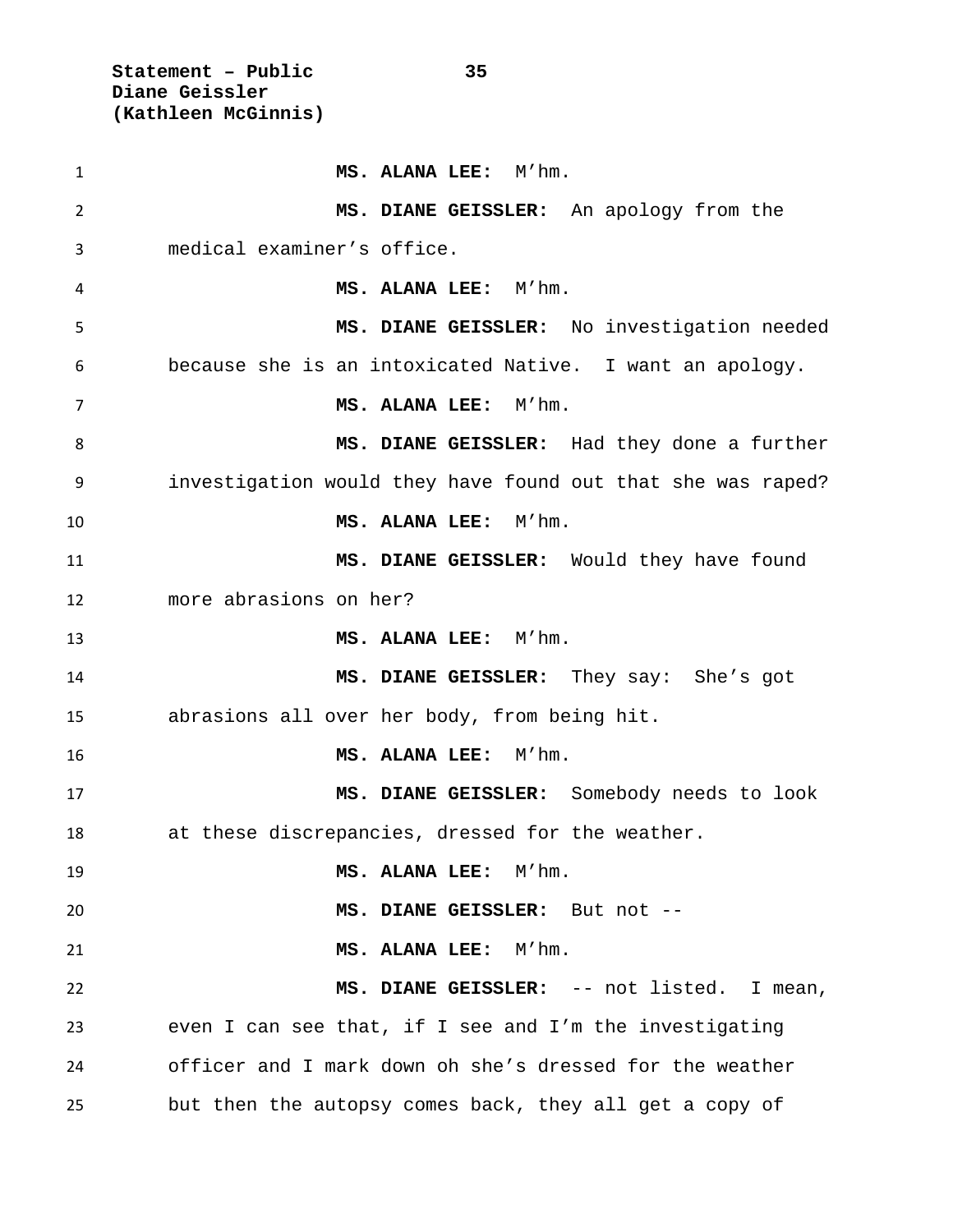**Statement – Public 36 Diane Geissler (Kathleen McGinnis)**

 that. **MS. ALANA LEE:** M'hm. **MS. DIANE GEISSLER:** And it says that she doesn't have shoes or a jacket on. **MS. ALANA LEE:** M'hm. **MS. DIANE GEISSLER:** I mean, immediately, doesn't that send up a red flag, that the two reports are so contradictory? **MS. ALANA LEE:** M'hm. **MR. WOLF GEISSLER:** But was she drinking or not, you know? **MS. DIANE GEISSLER:** Was she dressed for the weather or not? **MR. WOLF GEISSLER:** Right. **MS. ALANA LEE:** Right. **MS. DIANE GEISSLER:** She doesn't smell of alcohol and doesn't appear to be drunk, but the toxicology report comes back with -- I think it's like 294 blood level and 304 urine level. **MS. ALANA LEE:** M'hm. **MS. DIANE GEISSLER:** That's high. **MS. ALANA LEE:** M'hm. **MS. DIANE GEISSLER:** You know? And she was 110 pounds. **MS. ALANA LEE:** M'hm.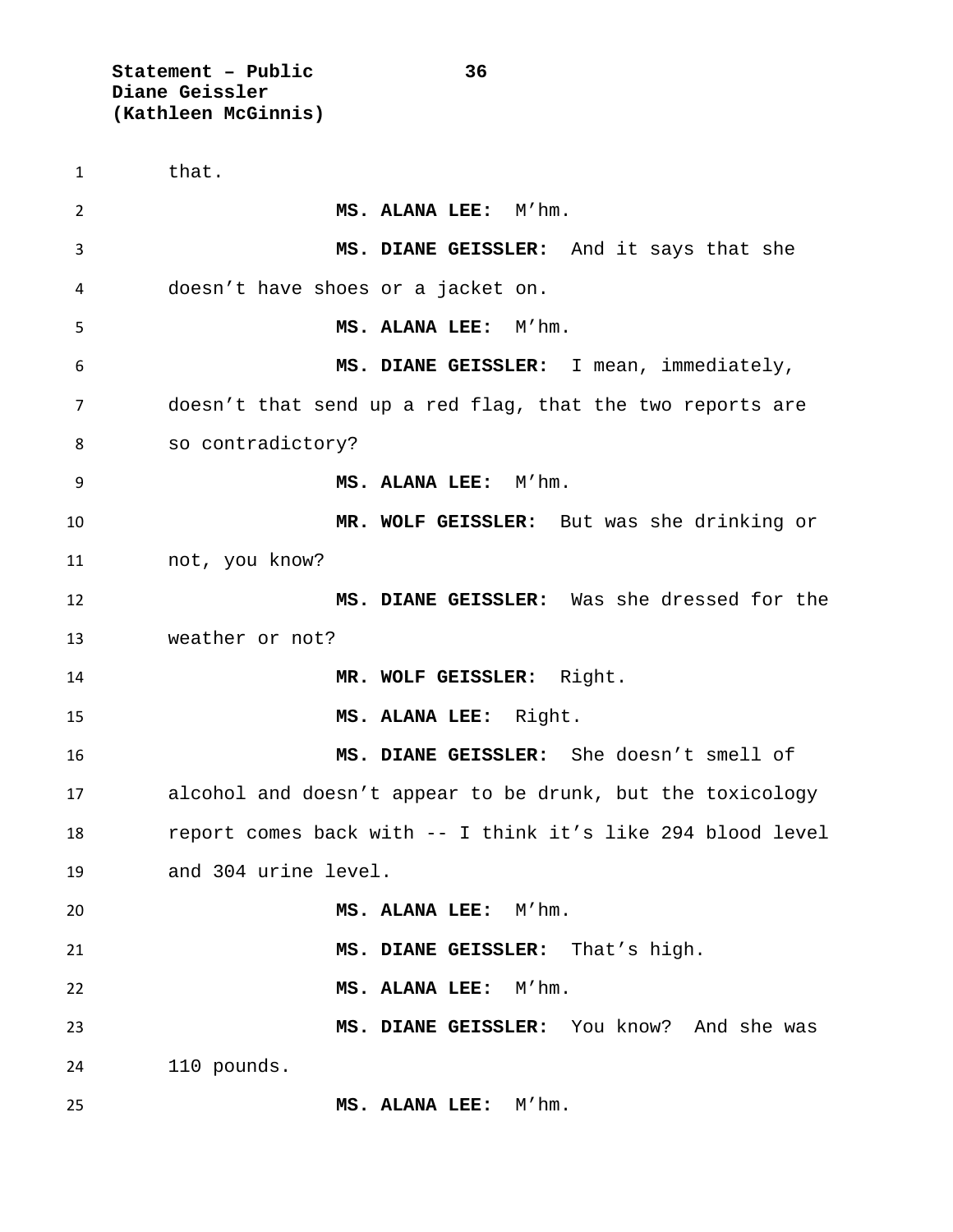**Statement – Public 37 Diane Geissler (Kathleen McGinnis)**

| 1  | MR. WOLF GEISSLER: You were -- I know that                  |
|----|-------------------------------------------------------------|
| 2  | you wanted to comment on the fact of how -- when they were  |
| 3  | put in a vulnerable position because of the residential     |
| 4  | school --                                                   |
| 5  | MS. DIANE GEISSLER: I think that's --                       |
| 6  | MR. WOLF GEISSLER: -- and the 60's Scoop.                   |
| 7  | MS. DIANE GEISSLER: -- that's --                            |
| 8  | MR. WOLF GEISLLER: Both (indiscernible)                     |
| 9  | families.                                                   |
| 10 | MS. DIANE GEISSLER: That's part of it. I                    |
| 11 | mean, they ask why -- you know, part of the inquiry was why |
| 12 | is that statistic so high for -- when you think about it.   |
| 13 | She's put in residential school and told -- and I'm going   |
| 14 | to use the terms that --                                    |
| 15 | MS. ALANA LEE: Yeah.                                        |
| 16 | MS. DIANE GEISSLER: -- they would have                      |
| 17 | used. You can't be Indian anymore.                          |
| 18 | MS. ALANA LEE:<br>M'hm.                                     |
| 19 | MS. DIANE GEISSLER: That it's savage and                    |
| 20 | you can't follow your traditions --                         |
| 21 | MS. ALANA LEE:<br>M'hm.                                     |
| 22 | MS. DIANE GEISSLER: -- that it's a disgrace                 |
| 23 | and often the children were abused and beaten because they  |
| 24 | would follow their religion. They're told their families    |
| 25 | don't want them anymore and then when she does find that    |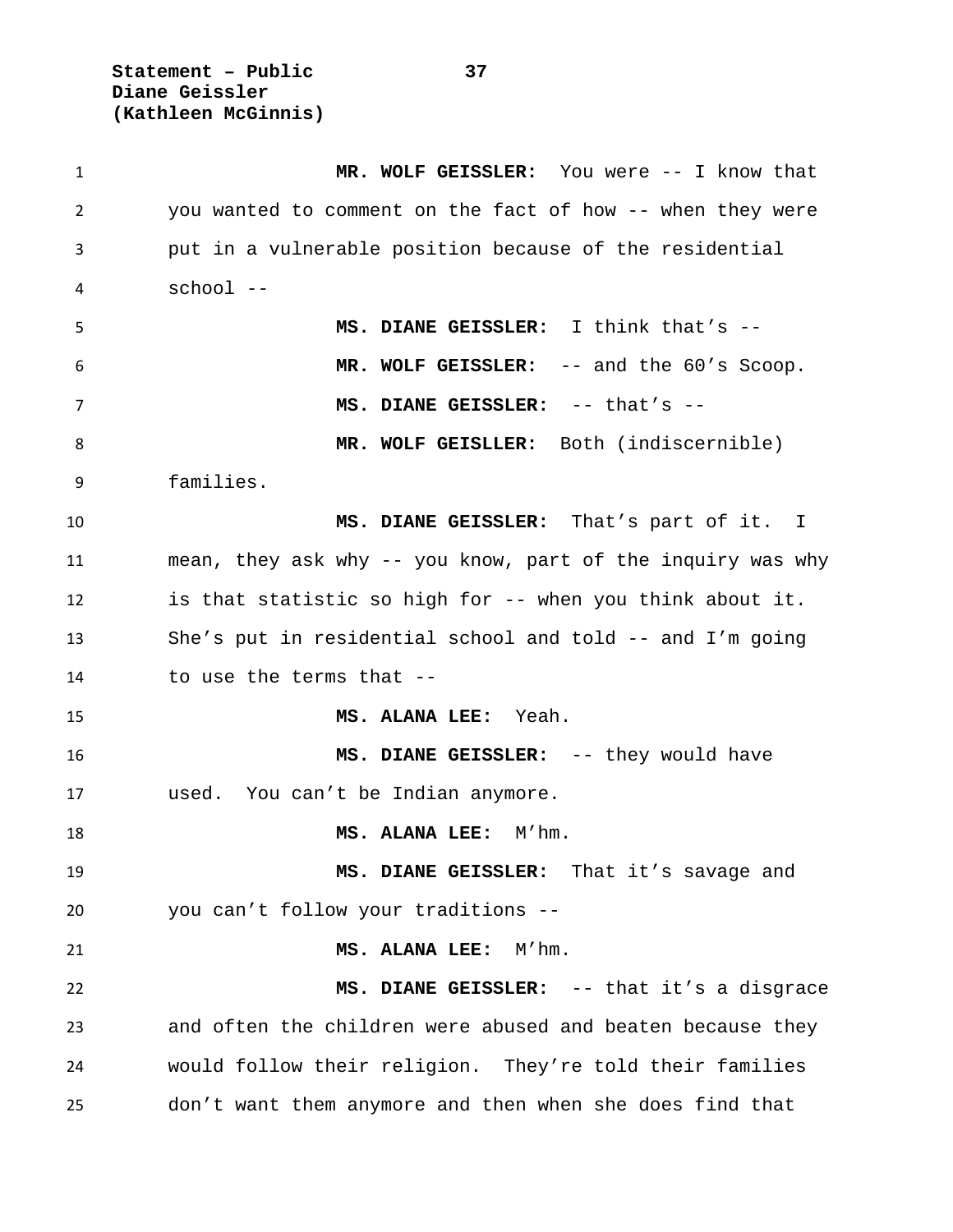**Statement – Public 38 Diane Geissler (Kathleen McGinnis)**

| $\mathbf{1}$   | her family wants her and she has me, then she's told: Oh,  |
|----------------|------------------------------------------------------------|
| $\overline{2}$ | because you live a traditional lifestyle you can't be a    |
| 3              | mother, you're not good enough to be a mother. Not that    |
| 4              | she's done anything wrong. She wasn't drunk, she wasn't on |
| 5              | drugs, she wasn't abusive. But because you choose to live  |
| 6              | a traditional lifestyle, you're not fit to be a mother.    |
| $\overline{7}$ | And then you wonder why she's in a vulnerable position.    |
| 8              | She was not the disgrace, she was not the                  |
| 9              | unfit. She needs an apology, that's all I want because     |
| 10             | she's dead and died at '78. I couldn't go through the      |
| 11             | residential school inquiry because she died before --      |
| 12             | before the cut off. But she was still part of it and I --  |
| 13             | I deserve an apology.                                      |
| 14             | I want CAS to apologize for taking me and                  |
| 15             | telling her was unfit to be a mother. I want an apology.   |
| 16             | MS. ALANA LEE: And you had mentioned that                  |
| 17             | it's just now that you've started to learn your cultural   |
| 18             | traditions.                                                |
| 19             | MS. DIANE GEISSLER: You know, it is -- it's                |
| 20             | hard for me to step in and say: I'm an -- I'm Anishinaabe, |
| 21             | I'm Ojibwe, because I have no idea what it means, none.    |
| 22             | And it's really hard to learn. My adoptive family said     |
| 23             | first six months of my life, I never spoke, I never had    |
| 24             | emotion.                                                   |
| 25             | MS. ALANA LEE: M'hm.                                       |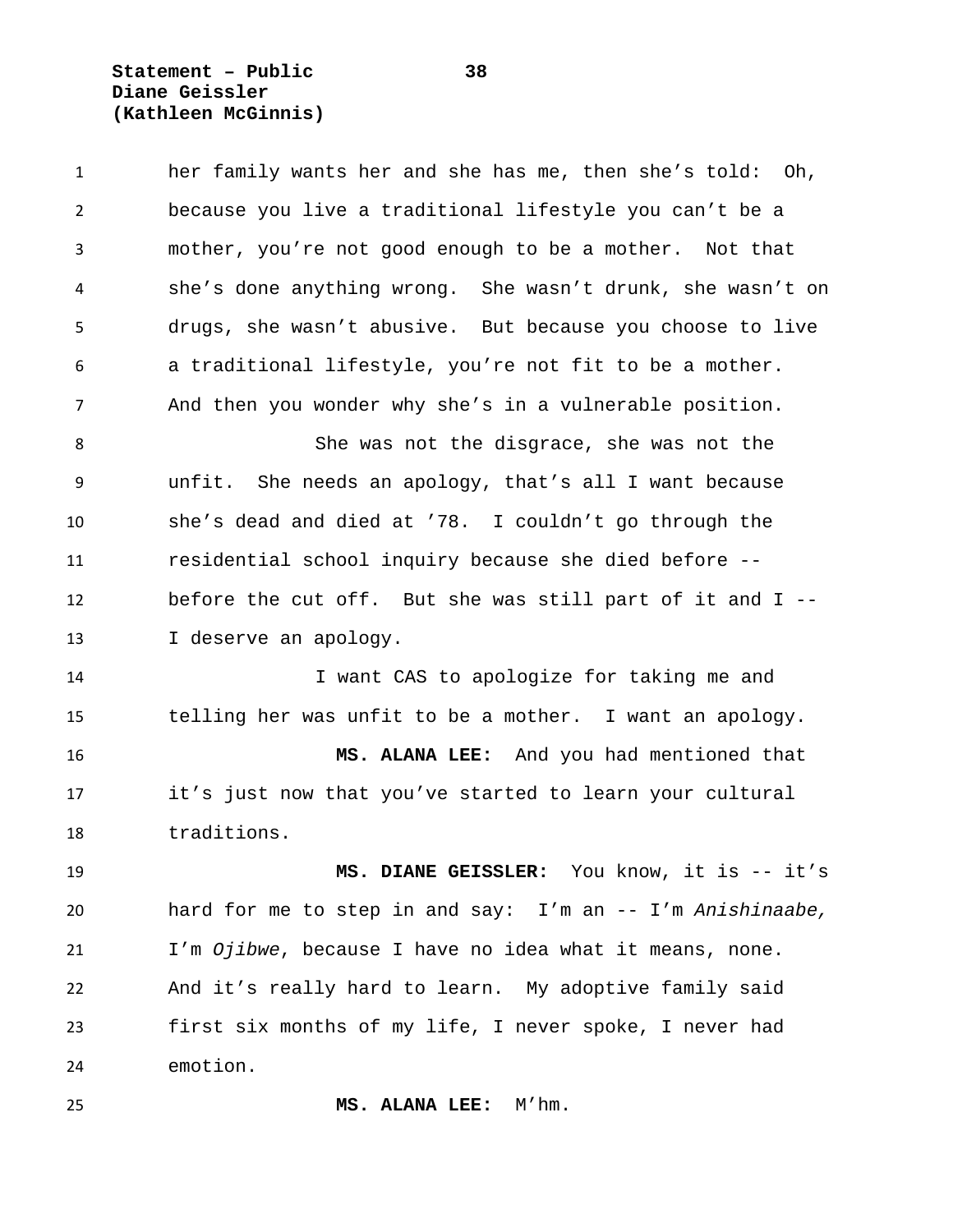**Statement – Public 39 Diane Geissler (Kathleen McGinnis)**

 **MS. DIANE GEISSLER:** When I found my birth family, my uncle told me *Anishinaabe Ojibwe* was the only language spoken in the home. **MS. ALANA LEE:** M'hm. **MS. DIANE GEISSLER:** I didn't know English, and yet I'm thrown into this family. They loved me, I never wanted for anything and I don't fault them. 8 MS. ALANA LEE: M'hm. **MS. DIANE GEISSLER:** But I had a mother who wasn't at fault either and it's so hard because how do I choose? I want to be with her, but I would never give up my adoptive family either because they were loving and kind. How do I choose? That has to stop and I'm hoping that's what this inquiry does, it stops it. Race should not play a part in anything. If you measure a white woman's worth, an *Anishinaabe* should be measured with that same ruler, and that's what I want this inquiry. The same measurement, the same worth and the same respect. My mother deserves that. I deserve that. My daughters and grand-daughters deserve that. I can't pass on the teachings and I can't pass on the heritage, that was stripped from me and it's hard being a 54 year old woman and having to learn things that an infant would learn. **MS. ALANA LEE:** M'hm.

**MS. DIANE GEISSLER:** I never had a sweet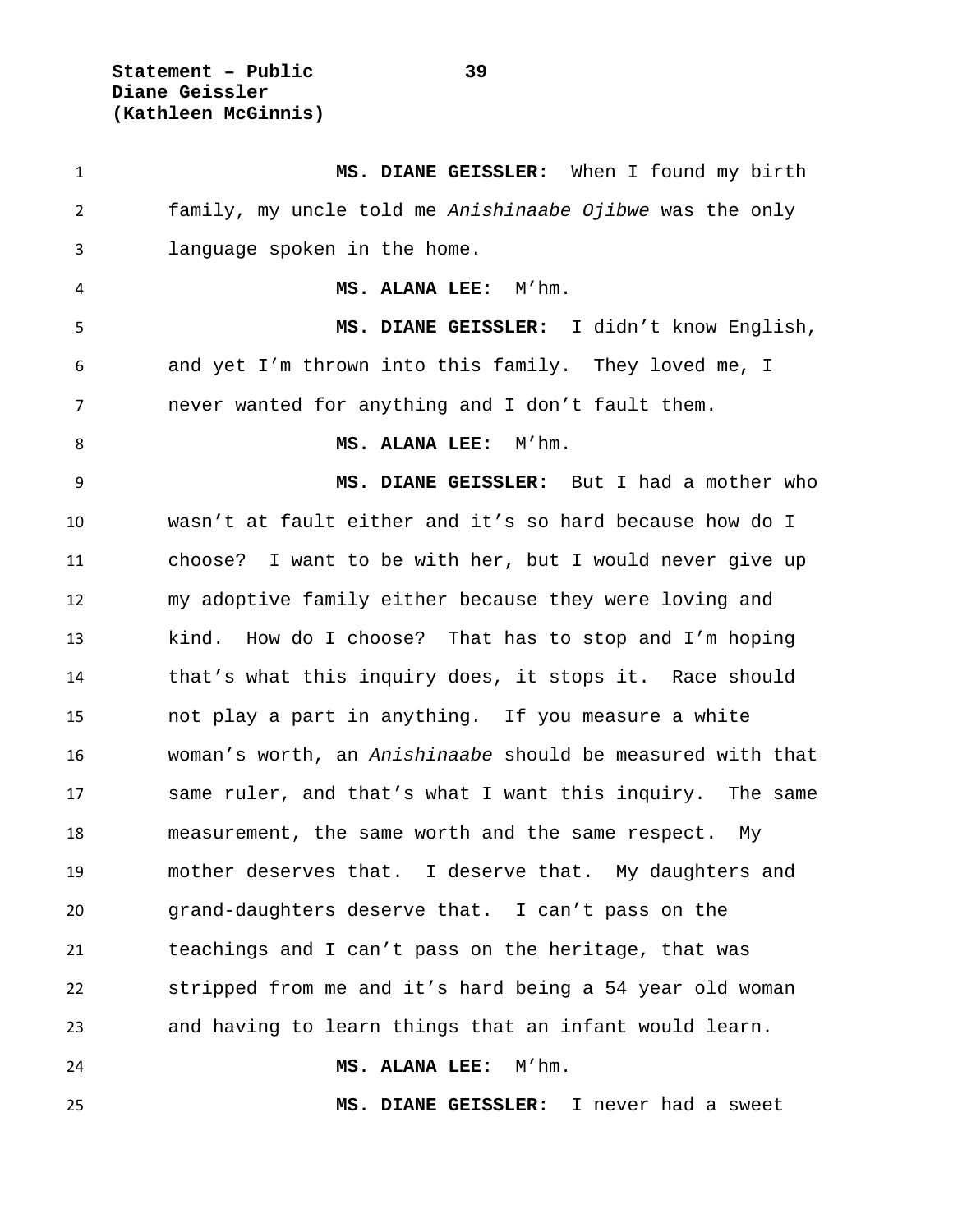**Statement – Public 40 Diane Geissler (Kathleen McGinnis)**

 grass and I looked at it and said: What is this? I have no idea what this even is. **MS. ALANA LEE:** M'hm. **MS. DIANE GEISSLER:** Yet it was part of my heritage, part of -- **MS. ALANA LEE:** Thank you. Thank you for sharing that. **MS. DIANE GEISSLER:** Thank you. **MS. ALANA LEE:** Very crazy, very -- very real. Very powerful words that you can say (indiscernible). **MS. DIANE GEISSLER:** Thank you for listening to me. **MS. ALANA LEE:** Thank you for sharing. Thank you. **MS. DIANE GEISSLER:** And thank you for giving me some respect back, that's what I felt here at this inquiry from those Commissioners was respect. **MS. ALANA LEE:** M'hm. **MS. DIANE GEISSLER:** And from you, and I appreciate that. **MS. ALANA LEE:** Thank you. **MS. DIANE GEISSLER:** Because this is giving me my mother, something that I never thought I'd have. So thank you.